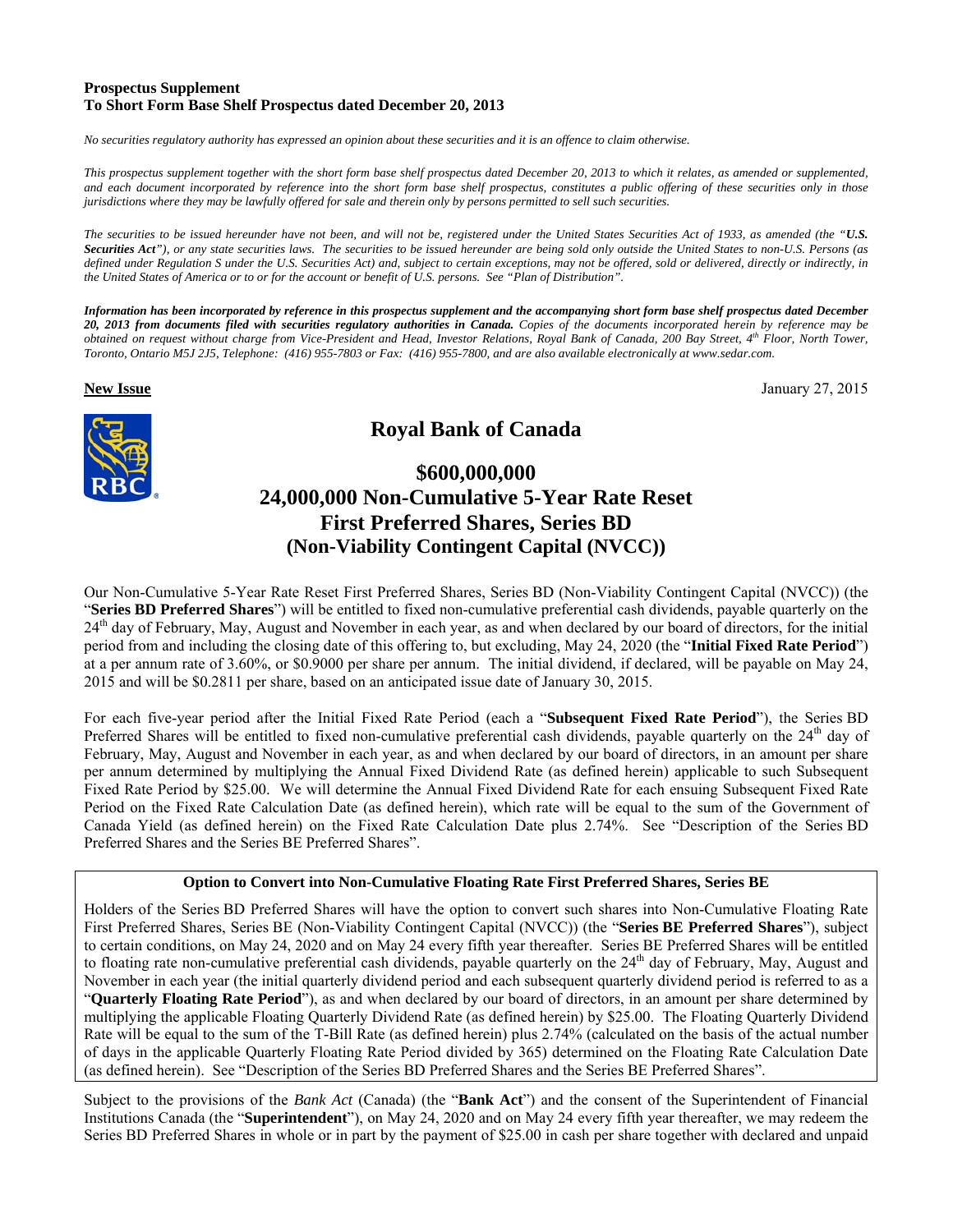dividends to the date fixed for redemption. See "Description of the Series BD Preferred Shares and the Series BE Preferred Shares".

# **Price: \$25.00 per Series BD Preferred Share to yield initially 3.60%**

The Toronto Stock Exchange (the "**TSX**") has conditionally approved the listing of the Series BD Preferred Shares, the Series BE Preferred Shares and the common shares of the Bank ("**Common Shares**") into which such shares may be converted upon the occurrence of a Trigger Event (as defined herein) subject to us fulfilling all of the TSX's requirements by April 27, 2015. We have also applied to list the Common Shares into which such shares may be converted upon the occurrence of a Trigger Event on the NYSE. Listing will be subject to our fulfilling all requirements of the NYSE.

The underwriters of this offering are RBC Dominion Securities Inc., Scotia Capital Inc., TD Securities Inc., BMO Nesbitt Burns Inc., CIBC World Markets Inc., National Bank Financial Inc., Desjardins Securities Inc., Canaccord Genuity Corp., GMP Securities L.P., Laurentian Bank Securities Inc., Manulife Securities Incorporated, Dundee Securities Ltd., HSBC Securities (Canada) Inc. and Raymond James Ltd (collectively, the "**Underwriters**"). The Underwriters, as principals, conditionally offer the Series BD Preferred Shares, subject to prior sale, if, as and when issued by us and accepted by the Underwriters, in accordance with the conditions contained in the Underwriting Agreement (as defined herein) referred to under "Plan of Distribution" and subject to the approval of certain legal matters on our behalf by Norton Rose Fulbright Canada LLP and on behalf of the Underwriters by Stikeman Elliott LLP.

RBC Dominion Securities Inc., one of the Underwriters, is our wholly-owned subsidiary. Therefore, we are a related and connected issuer of RBC Dominion Securities Inc. under applicable securities legislation. See "Plan of Distribution".

|                               | <b>Price to public</b> | Underwriters' fee $^{(1)}$ | Net proceeds to the Bank $^{(2)}$ |
|-------------------------------|------------------------|----------------------------|-----------------------------------|
| Per Series BD Preferred Share | \$25.00                | \$0.75                     | \$24.25                           |
| Total                         | \$600,000,000          | \$18,000,000               | \$582,000,000                     |

(1) The Underwriters' fee is \$0.25 for each share sold to certain institutions and \$0.75 for all other shares sold. The totals set forth in the table represent the Underwriters' fee and net proceeds assuming no shares are sold to such institutions.

(2) Before deduction of our expenses of this issue estimated at \$350,000.

In connection with this offering, the Underwriters may over allot or effect transactions which stabilize or maintain the market price of the Series BD Preferred Shares. Such transactions, if commenced, may be discontinued at any time. **The Underwriters may decrease the price at which the Series BD Preferred Shares are distributed from the initial offering price of \$25.00 per share. See "Plan of Distribution"**.

Subscriptions will be received subject to rejection or allotment in whole or in part and the right is reserved to close the subscription books at any time without notice. The closing is expected to take place on or about January 30, 2015 or such later date as may be agreed upon, but in any event not later than February 20, 2015. A "book-entry only" certificate representing the Series BD Preferred Shares will be issued in registered form to CDS or its nominee and will be deposited with CDS or such other person as CDS may appoint as "Custodian" (as such term is defined in the underwriting agreement referred to under "Plan of Distribution") on the closing date. No physical certificates representing the Series BD Preferred Shares will be issued to purchasers, except in limited circumstances, and registration will be made in the depository service of CDS. A purchaser of Series BD Preferred Shares will receive only a customer confirmation from a registered dealer who is a CDS participant and from or through whom the Series BD Preferred Shares are purchased. See "Book-Entry Only Securities" in the prospectus.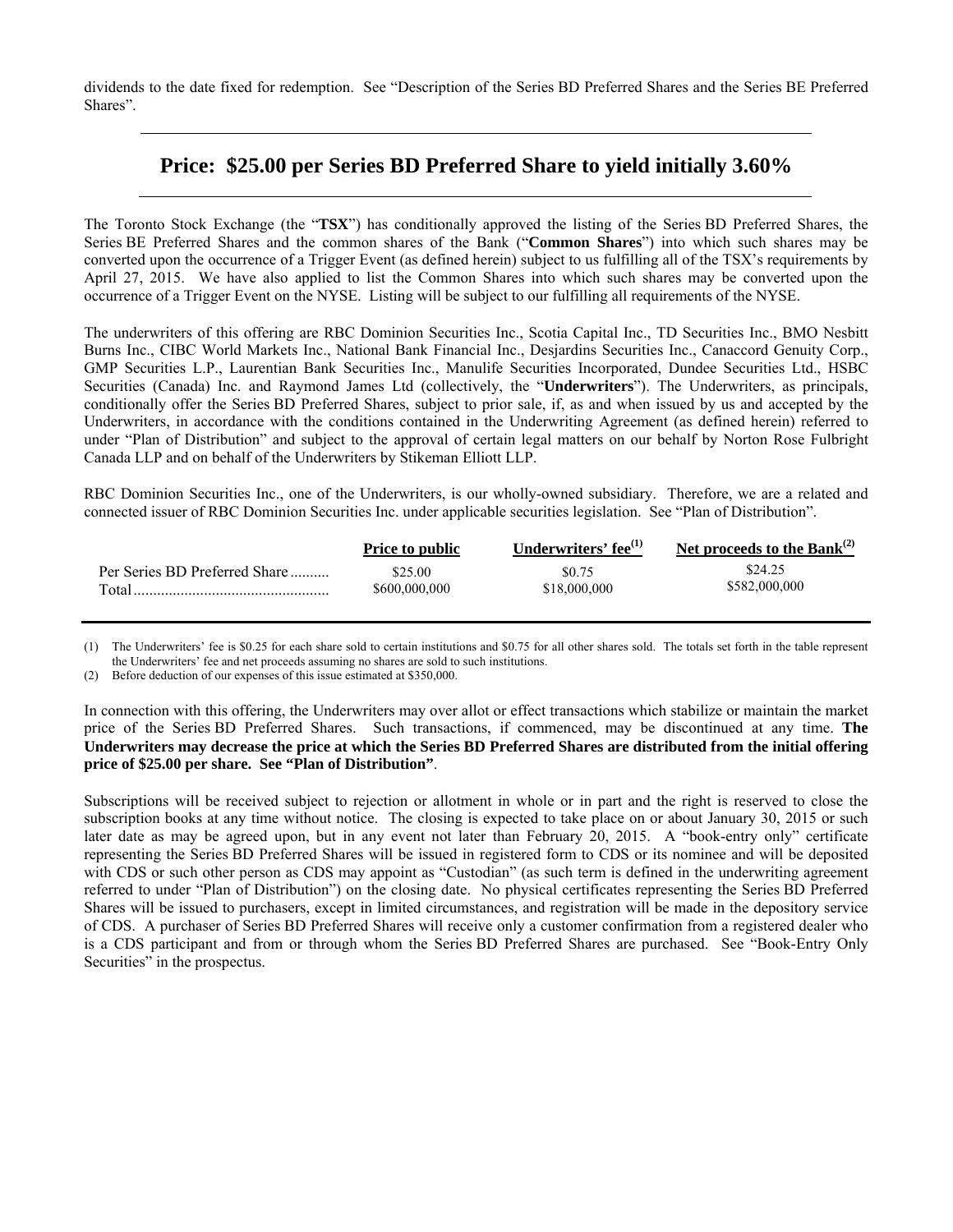# **Table of Contents**

#### **Prospectus Supplement Page Page**

| Caution Regarding Forward-Looking Statements 3        |  |
|-------------------------------------------------------|--|
|                                                       |  |
|                                                       |  |
|                                                       |  |
|                                                       |  |
|                                                       |  |
| Description of the Series BD Preferred Shares and the |  |
|                                                       |  |

#### **Prospectus Page Page**

| Description of the Securities that May be Offered |  |
|---------------------------------------------------|--|
|                                                   |  |
|                                                   |  |
|                                                   |  |

# Certain Canadian Federal Income Tax Considerations ... 13 Ratings ............................................................................. 16 Plan of Distribution ......................................................... 16 Eligibility for Investment ................................................ 17 Transfer Agent and Registrar .......................................... 17 Risk Factors ..................................................................... 17 Legal Matters ................................................................... 19 Certificate of the Underwriters ........................................ 20

| Statutory Rights of Withdrawal and Rescission 12 |  |
|--------------------------------------------------|--|
|                                                  |  |
|                                                  |  |

Capitalized terms used in this prospectus supplement that are not defined herein have the meanings ascribed to such terms in our short form base shelf prospectus dated December 20, 2013 (the "**prospectus**").

In this prospectus supplement, unless the context otherwise indicates, "the Bank", "we", "us" or "our" means Royal Bank of Canada together, if the context requires, with its subsidiaries.

All dollar amounts referred to in this prospectus supplement are expressed in Canadian dollars.

#### **Caution Regarding Forward-Looking Statements**

From time to time, we make written or oral forward-looking statements within the meaning of certain securities laws, including the "safe harbour" provisions of the *United States Private Securities Litigation Reform Act of 1995* and any applicable Canadian securities legislation. We may make forward-looking statements in this prospectus supplement, in the documents incorporated by reference in this prospectus supplement, in other filings with Canadian regulators or the United States Securities and Exchange Commission, in reports to shareholders and in other communications. Forward-looking statements in, or incorporated by reference in, this prospectus supplement include, but are not limited to, statements relating to our financial performance objectives, vision and strategic goals, the economic and market review and outlook for Canadian, United States (the "**U.S.**"), European and global economies, the regulatory environment in which we operate, the outlook and priorities for each of our business segments, and the risk environment including our liquidity and funding risk as set out in our management's discussion and analysis for the year ended October 31, 2014 (the "**2014 Management's Discussion and Analysis**"). The forward-looking information contained in, or incorporated by reference in, this document is presented for the purpose of assisting the holders of our securities, potential purchasers of our securities and financial analysts in understanding our financial position and results of operations as at and for the periods ended on the dates presented and our financial performance objectives, vision and strategic goals, and may not be appropriate for other purposes. Forward-looking statements are typically identified by words such as "believe", "expect", "foresee", "forecast", "anticipate", "intend", "estimate", "goal", "plan" and "project" and similar expressions of future or conditional verbs such as "will", "may", "should", "could" or "would."

By their very nature, forward-looking statements require us to make assumptions and are subject to inherent risks and uncertainties, which give rise to the possibility that our predictions, forecasts, projections, expectations or conclusions will not prove to be accurate, that our assumptions may not be correct and that our financial performance objectives, vision and strategic goals will not be achieved. We caution readers not to place undue reliance on these statements as a number of risk factors could cause our actual results to differ materially from the expectations expressed in such forward-looking statements. These factors – many of which are beyond our control and the effects of which can be difficult to predict – include: credit,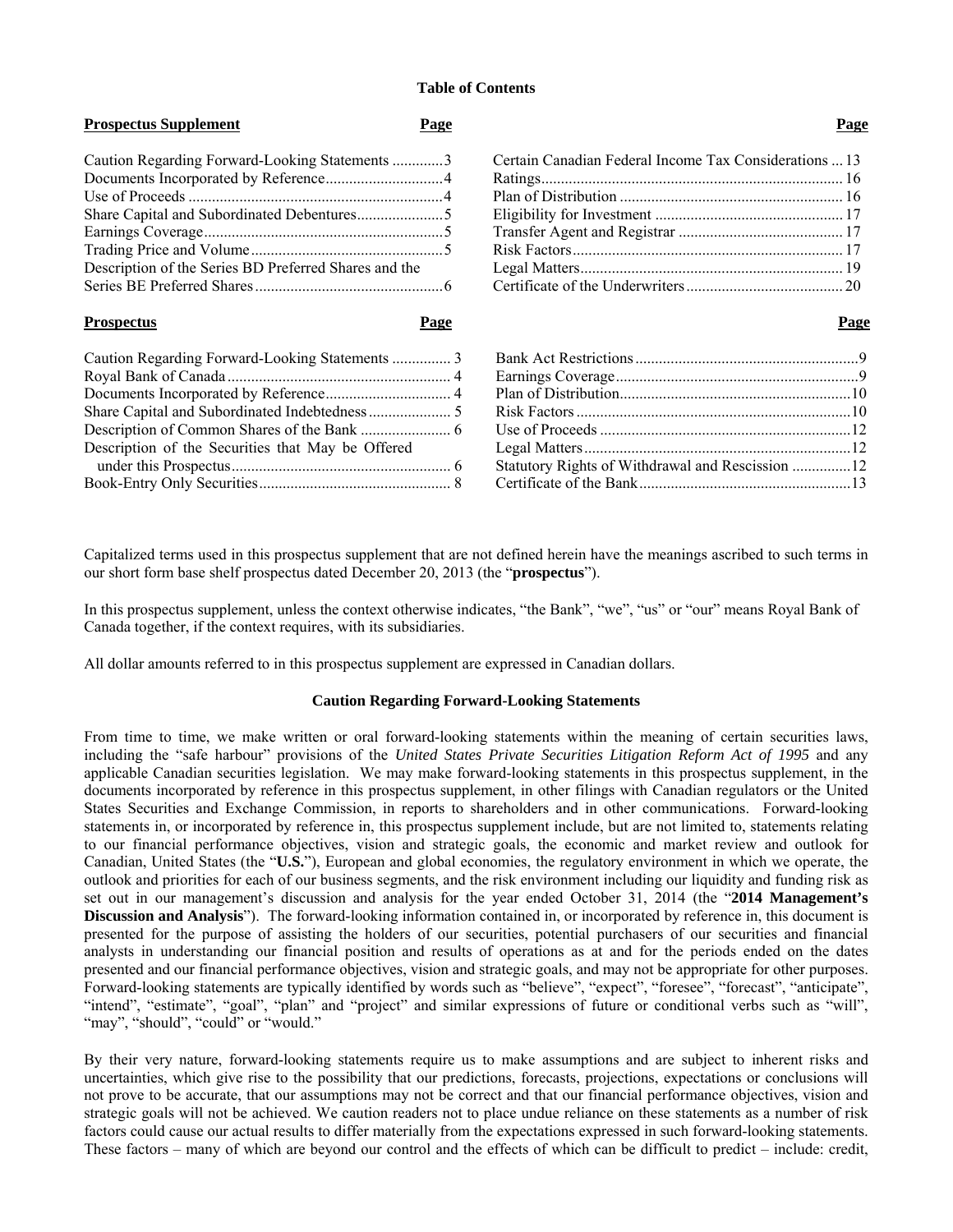market, liquidity and funding, insurance, regulatory compliance, operational, strategic, reputation, legal and regulatory environment, competitive and systemic risks and other risks discussed in the "Risk management" and "Overview of other risks" sections of the 2014 Management's Discussion and Analysis; the high levels of Canadian household debt; cybersecurity; the business and economic conditions in Canada, the U.S. and certain other countries in which we operate; the effects of changes in government fiscal, monetary and other policies; tax risk and transparency; our ability to attract and retain employees; the accuracy and completeness of information concerning our clients and counterparties; the development and integration of our distribution networks; model, information technology, information management, social media, environmental and third party and outsourcing risk.

We caution that the foregoing list of risk factors is not exhaustive and other factors could also adversely affect our results. When relying on our forward-looking statements to make decisions with respect to us, investors and others should carefully consider the foregoing factors and other uncertainties and potential events. Material economic assumptions underlying the forward looking statements contained in, or incorporated by reference in, this prospectus supplement are set out in the "Overview and outlook" section and for each business segment under the heading "Outlook and priorities" in our 2014 Management's Discussion and Analysis. Except as required by law, we do not undertake to update any forward-looking statement, whether written or oral, that may be made from time to time by us or on our behalf.

Additional information about these and other factors can be found in the "Risk management" and "Overview of other risks" sections in our 2014 Management's Discussion and Analysis.

# **Documents Incorporated by Reference**

This prospectus supplement is deemed to be incorporated by reference into the prospectus and the initial and revised term sheets dated January 26, 2015 (together, the "**Term Sheets**") are deemed to be incorporated by reference into this prospectus supplement, solely for the purpose of the Series BD Preferred Shares offered hereunder. Other documents are also incorporated or deemed to be incorporated by reference into the prospectus and reference should be made to the prospectus for full particulars.

**Any statement contained in a document incorporated or deemed to be incorporated by reference in this prospectus supplement or the prospectus or contained in this prospectus supplement or the prospectus is deemed to be modified or superseded, for purposes of this prospectus supplement, to the extent that a statement contained herein or in any other subsequently filed document which also is or is deemed to be incorporated by reference herein modifies or supersedes such statement. The modifying or superseding statement need not state that it has modified or superseded a prior statement or include any other information set forth in the document that it modifies or supersedes. The making of a modifying or superseding statement will not be deemed an admission for any purposes that the modified or superseded statement, when made, constituted a misrepresentation, an untrue statement of a material fact or an omission to state a material fact that was required to be stated or that was necessary to make a statement not misleading in light of the circumstances in which it was made. Any statement so modified or superseded will not be deemed, except as so modified or superseded, to constitute a part of this prospectus supplement.** 

The Term Sheets do not form part of this prospectus supplement to the extent that the contents thereof have been modified or superseded by a statement contained in this prospectus supplement.

#### **Use of Proceeds**

The net proceeds to us from the sale of the Series BD Preferred Shares, after deducting estimated expenses of the issue and the Underwriters' fee (assuming the Underwriters' fee is \$0.75 per share for all Series BD Preferred Shares sold), will be approximately \$582,000,000.The net proceeds will be added to our general funds and will be used for general business purposes, including investment in subsidiaries of the Bank.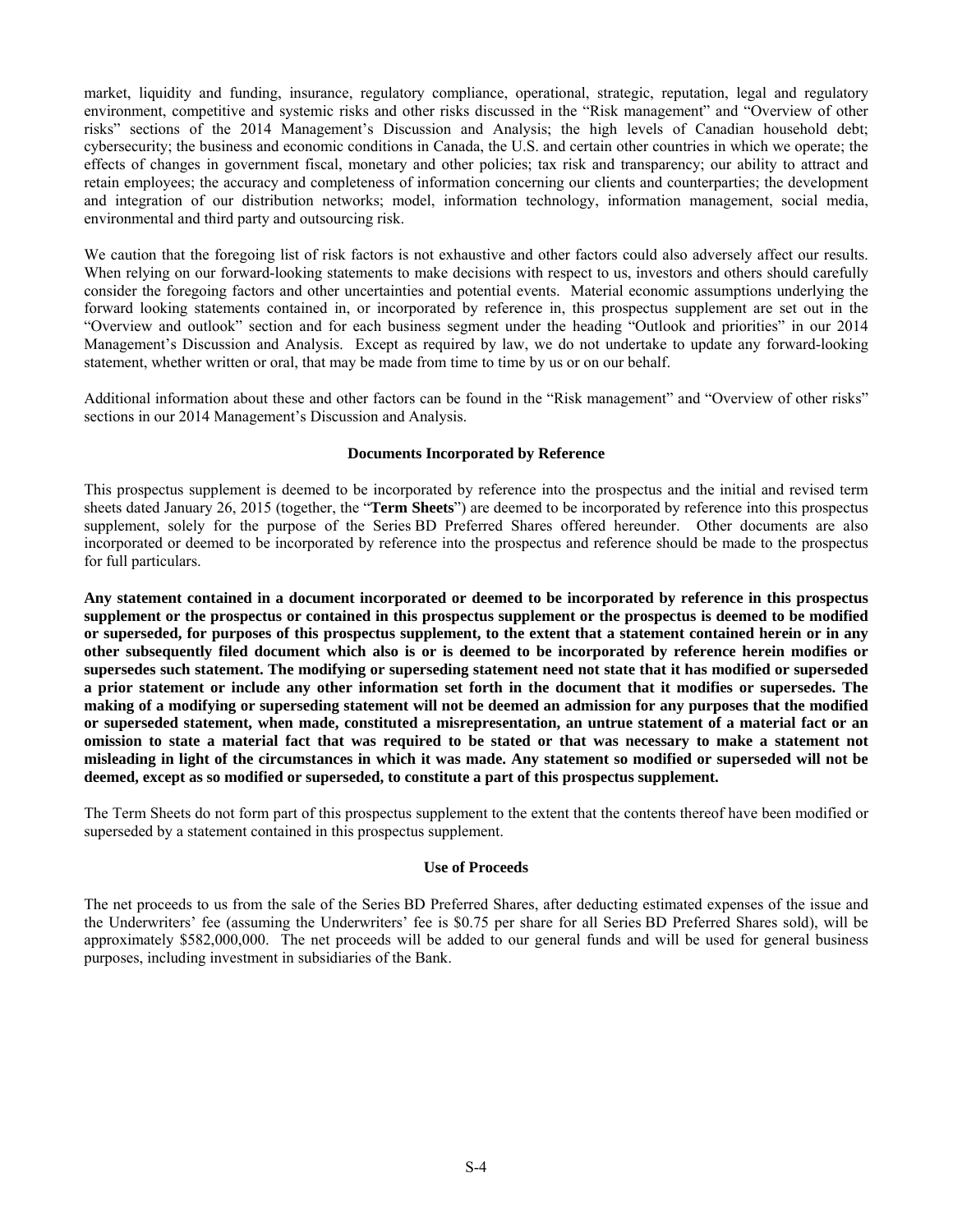### **Share Capital and Subordinated Debentures**

As at October 31, 2014, we had 1,442,232,886 common shares, 163,000,000 First Preferred Shares and no second preferred shares outstanding.

The selected consolidated financial data set out below are extracted from our consolidated financial statements as at and for the year ended October 31, 2014.

|                                          | <b>October 31, 2014</b> |
|------------------------------------------|-------------------------|
|                                          | (\$ millions)           |
| Subordinated debentures                  | 7,859                   |
| Trust capital securities                 | $\theta$                |
| RBC Trust capital securities included in | 1,719                   |
| non-controlling interest in subsidiaries |                         |
| Preferred share liabilities              | $\theta$                |
| Preferred shares <sup>(1)</sup>          | 4,075                   |
| Common shares                            | 14,511                  |
| Retained earnings $^{(1)}$               | 31,615                  |
| Treasury shares – preferred              | $\theta$                |
| - common                                 | 71                      |
| Other components of equity               | 2,418                   |
|                                          |                         |

(1) After giving effect to this offering, preferred shares would have amounted to \$4,675 million and retained earnings would have amounted to \$31,580 million as at October 31, 2014.

#### **Earnings Coverage**

The following consolidated earnings coverage ratios are calculated for the 12 months ended October 31, 2014 and give effect to this offering:

|                                                                                                                        | <b>October 31, 2014</b> |
|------------------------------------------------------------------------------------------------------------------------|-------------------------|
|                                                                                                                        | 48.2 times              |
|                                                                                                                        | 38.1 times              |
| Interest and grossed up dividend coverage on subordinated<br>debentures, trust capital securities and preferred shares | 21.5 times              |

Our interest requirements on our subordinated debentures and trust capital securities amounted to \$246 million for the 12 months ended October 31, 2014. Our dividend requirements on our outstanding First Preferred Shares, after giving effect to the offerings and adjusted to a before-tax equivalent basis using an effective income tax rate of 23.1 % for the 12 months ended October 31, 2014, amounted to \$305 million for the 12 months ended October 31, 2014. Our earnings before interest expense and income tax for the 12 months ended October 31, 2014 were \$11,862 million, 21.5 times our aggregate dividend and interest requirements for the period.

In calculating the dividend and interest coverages, foreign currency amounts have been converted to Canadian dollars using the rates of exchange as at the end of each month. For the 12 months ended October 31, 2014, the average exchange rate was Cdn.\$1.094 per U.S.\$1.00.

#### **Trading Price and Volume**

The following table sets out the price range and trading volumes of our outstanding common shares on the TSX (as reported by TSX Historical Data Access) and the NYSE (as reported by NYSE Euronext Volume Trac) for the periods indicated.

|                | <b>Common Shares (TSX)</b> |            |            | <b>Common Shares (NYSE)</b> |                 |            |
|----------------|----------------------------|------------|------------|-----------------------------|-----------------|------------|
| Month          | High $(\$)$                | Low $(\$)$ | Volume     | High(SUS)                   | $Low$ ( $SUS$ ) | Volume     |
| January 1-26   | 80.90                      | 73.44      | 51,982,433 | 69.15                       | 59.50           | 28,406,101 |
| December 2014  | 83.71                      | 76.63      | 67,506,904 | 73.62                       | 65.88           | 18,375,742 |
| November, 2014 | 83.87                      | 79.68      | 34,890,231 | 74.09                       | 69.95           | 9.412.605  |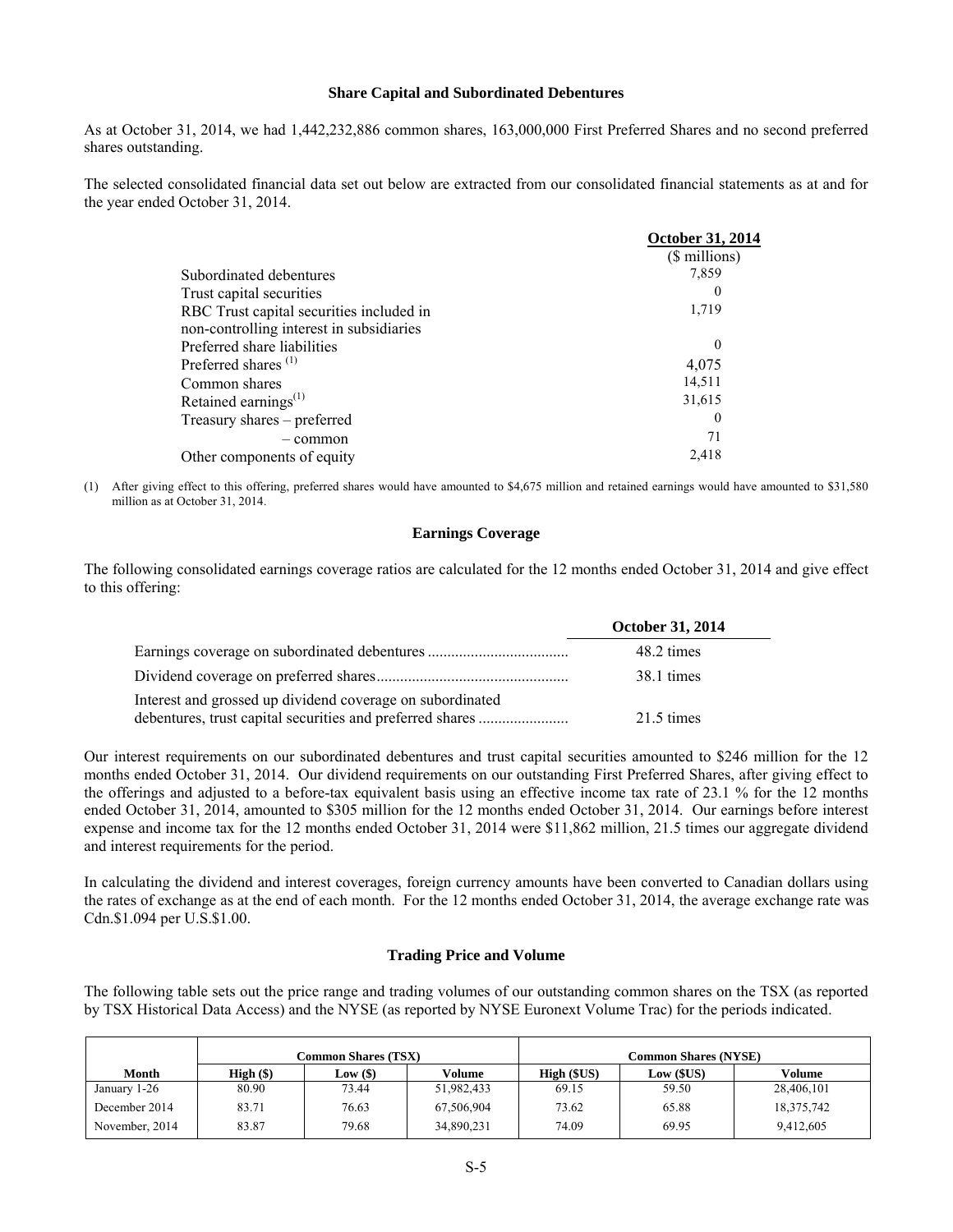|                 | <b>Common Shares (TSX)</b> |               | <b>Common Shares (NYSE)</b> |            |                 |            |
|-----------------|----------------------------|---------------|-----------------------------|------------|-----------------|------------|
| Month           | $High (\$)$                | $Low($ \$ $)$ | Volume                      | High (SUS) | $Low$ ( $SUS$ ) | Volume     |
| October, 2014   | 81.19                      | 75.25         | 54,474,075                  | 73.17      | 66.42           | 17,994,440 |
| September, 2014 | 83.20                      | 79.09         | 47,111,656                  | 76.08      | 70.74           | 11,049,440 |
| August, 2014    | 82.15                      | 78.68         | 35,643,701                  | 75.08      | 71.72           | 10,606,497 |
| July, 2014      | 81.23                      | 76.32         | 40,007,805                  | 74.64      | 71.51           | 8,052,750  |
| June, 2014      | 76.71                      | 74.17         | 43,407,851                  | 71.84      | 67.88           | 8,514,689  |
| May, 2014       | 75.93                      | 72.40         | 28,909,394                  | 70.01      | 66.31           | 7,117,023  |
| April, 2014     | 73.69                      | 72.06         | 35,112,657                  | 67.41      | 65.33           | 7,590,873  |
| March, 2014     | 73.29                      | 71.04         | 43,293,021                  | 66.27      | 63.48           | 8,473,336  |
| February, 2014  | 73.15                      | 67.65         | 37,817,687                  | 65.89      | 61.00           | 9,821,282  |
| January, 2014   | 73.35                      | 68.57         | 47,215,293                  | 67.36      | 61.24           | 11,225,112 |
| December, 2013  | 71.70                      | 67.80         | 45,157,253                  | 67.47      | 63.43           | 12,503,918 |

# **Description of the Series BD Preferred Shares and the Series BE Preferred Shares**

# **Provisions Unique to the Series BD Preferred Shares**

The Series BD Preferred Shares will be issued as a series of First Preferred Shares of the Bank. See "Description of the Securities that May be Offered under this Prospectus – First Preferred Shares" in the prospectus.

#### *Defined Terms*

The following definitions are relevant to the Series BD Preferred Shares.

"**Annual Fixed Dividend Rate**" means, for any Subsequent Fixed Rate Period, the rate (expressed as a percentage rounded to the nearest one hundred–thousandth of one percent (with 0.000005% being rounded up)) equal to the Government of Canada Yield on the applicable Fixed Rate Calculation Date plus 2.74%.

"**Bloomberg Screen GCAN5YR Page**" means the display designated on page "GCAN5YR<INDEX>" on the Bloomberg Financial L.P. service (or such other page as may replace the GCAN5YR page on that service for purposes of displaying Government of Canada bond yields).

"Fixed Rate Calculation Date" means, for any Subsequent Fixed Rate Period, the 30<sup>th</sup> day prior to the first day of such Subsequent Fixed Rate Period.

"**Government of Canada Yield**" on any date means the yield to maturity on such date (assuming semi-annual compounding) of a Canadian dollar denominated non-callable Government of Canada bond with a term to maturity of five years as quoted as of 10:00 a.m. (Toronto time) on such date and which appears on the Bloomberg Screen GCAN5YR Page on such date; provided that, if such rate does not appear on the Bloomberg Screen GCAN5YR Page on such date, the Government of Canada Yield will mean the arithmetic average of the yields quoted to the Bank by two registered Canadian investment dealers selected by the Bank as being the annual yield to maturity on such date, compounded semi-annually, which a noncallable Government of Canada bond would carry if issued, in Canadian dollars in Canada, at 100% of its principal amount on such date with a term to maturity of five years.

"**Initial Fixed Rate Period**" means the period from and including the closing date of this offering to, but excluding, May 24, 2020.

"**Subsequent Fixed Rate Period**" means the period from and including May 24, 2020 to, but excluding, May 24, 2025 and each five year period thereafter from and including the day immediately following the end of the immediately preceding Subsequent Fixed Rate Period to, but excluding, May 24 in the fifth year thereafter.

#### *Issue Price*

The issue price per Series BD Preferred Share is \$25.00.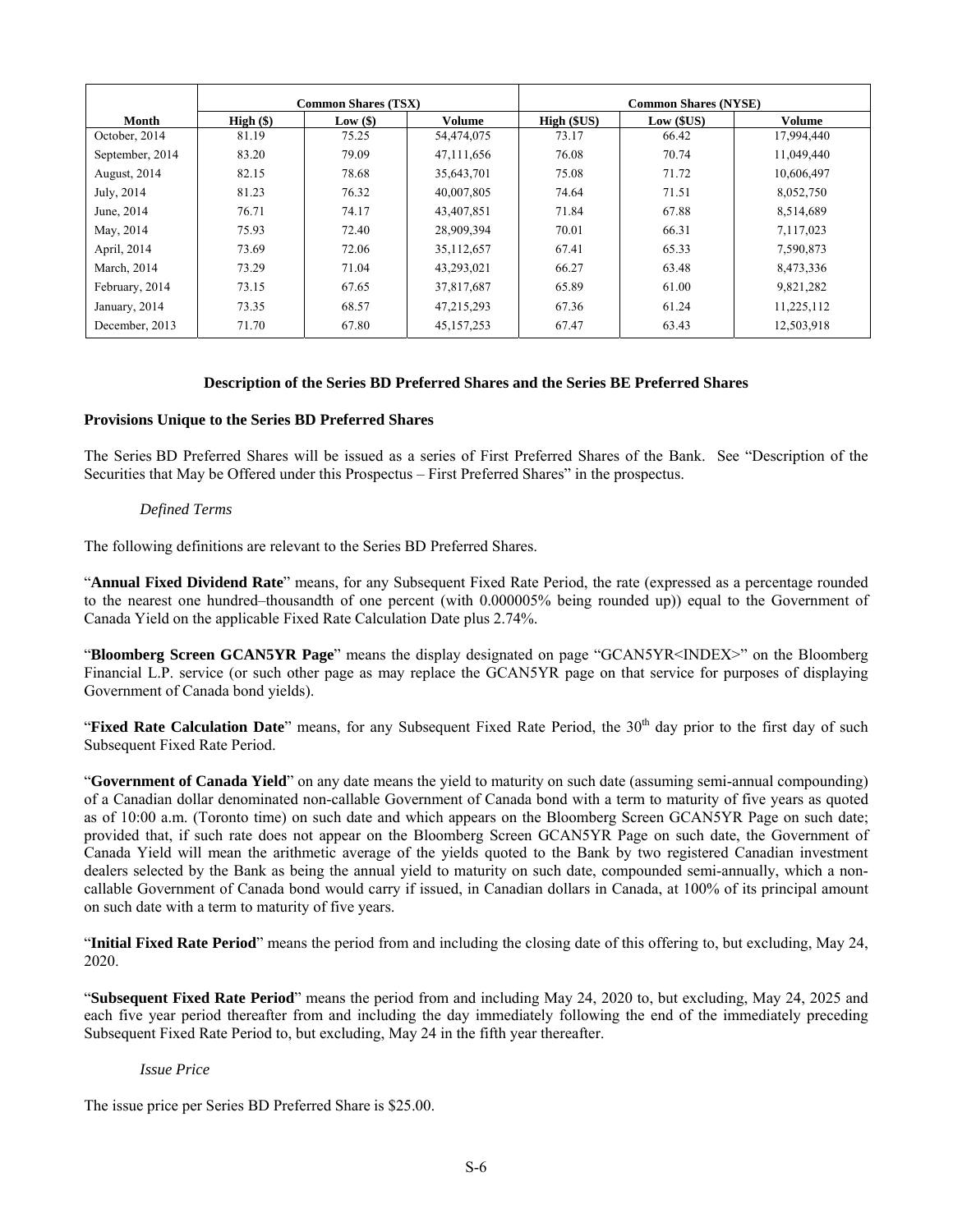# *Dividends*

During the Initial Fixed Rate Period, the holders of the Series BD Preferred Shares will be entitled to receive fixed rate noncumulative preferential cash dividends, as and when declared by our board of directors, subject to the provisions of the Bank Act, payable quarterly on the 24<sup>th</sup> day of February, May, August and November in each year at a per annum rate of 3.60%, or \$0.9000 per share per annum. The first such dividend, if declared, will be paid on May 24, 2015 and, assuming an issue date of January 30, 2015, will amount to \$0.2811 per share.

During each Subsequent Fixed Rate Period, the holders of the Series BD Preferred Shares will be entitled to receive fixed non-cumulative preferential cash dividends, as and when declared by our board of directors, subject to the provisions of the Bank Act, payable quarterly on the 24<sup>th</sup> day of February, May, August and November in each year, in an amount per share per annum determined by multiplying the Annual Fixed Dividend Rate applicable to such Subsequent Fixed Rate Period by \$25.00.

We will determine the Annual Fixed Dividend Rate applicable to a Subsequent Fixed Rate Period on the Fixed Rate Calculation Date. Such determination will, in the absence of manifest error, be final and binding upon us and upon all holders of Series BD Preferred Shares. We will, on the relevant Fixed Rate Calculation Date, give written notice of the Annual Fixed Dividend Rate for the ensuing Subsequent Fixed Rate Period to the registered holders of Series BD Preferred Shares.

If our board of directors does not declare a dividend, or any part thereof, on the Series BD Preferred Shares on or before the dividend payment date therefor, then the rights of the holders of the Series BD Preferred Shares to such dividend, or to any part thereof, will be extinguished.

We are restricted under the Bank Act from paying dividends on the Series BD Preferred Shares in certain circumstances. See "Bank Act Restrictions" in the prospectus.

# *Redemption*

The Series BD Preferred Shares will not be redeemable prior to May 24, 2020. Subject to the provisions of the Bank Act (see "Bank Act Restrictions" in the prospectus), the consent of the Superintendent and the provisions described below under "Provisions Common to the Series BD Preferred Shares and the Series BE Preferred Shares – Restrictions on Dividends and Retirement of Shares", on May 24, 2020 and on each May 24 every fifth year thereafter, we may redeem all or any part of the outstanding Series BD Preferred Shares, at our option, by the payment in cash of \$25.00 per share so redeemed together with declared and unpaid dividends to, but excluding, the redemption date.

We will give notice of any redemption to registered holders not more than 60 days and not less than 30 days prior to the redemption date.

Where a part only of the then outstanding Series BD Preferred Shares is at any time to be redeemed, the Series BD Preferred Shares will be redeemed *pro rata* disregarding fractions, or in such other manner as our board of directors determines.

# *Conversion of Series BD Preferred Shares into Series BE Preferred Shares*

# Conversion at the Option of the Holder

Holders of Series BD Preferred Shares will have the right, at their option, on May 24, 2020 and on each May 24 every fifth year thereafter (each such date a "**Series BD Conversion Date**"), to convert, subject to the restrictions on conversion described below and the payment or delivery to us of evidence of payment of the tax (if any) payable, all or any of their Series BD Preferred Shares into Series BE Preferred Shares on the basis of one Series BE Preferred Share for each Series BD Preferred Share. Notice of a holder's intention to convert Series BD Preferred Shares is irrevocable and must be received by us not earlier than the 30<sup>th</sup> day prior to, but not later than 5:00 p.m. (Toronto time) on the 15<sup>th</sup> day preceding (or, if such day is not a business day, on the first business day after such day), the relevant Series BD Conversion Date.

We will, not more than 60 and not less than 30 days prior to each Series BD Conversion Date, give notice in writing to the then registered holders of the Series BD Preferred Shares of the above-mentioned conversion right. On the 30<sup>th</sup> day prior to each Series BD Conversion Date we will give notice in writing to the then registered holders of the Series BD Preferred Shares of the Annual Fixed Dividend Rate for the next Subsequent Fixed Rate Period and the Floating Quarterly Dividend Rate (as defined below) applicable to the Series BE Preferred Shares for the next Quarterly Floating Rate Period (as defined below).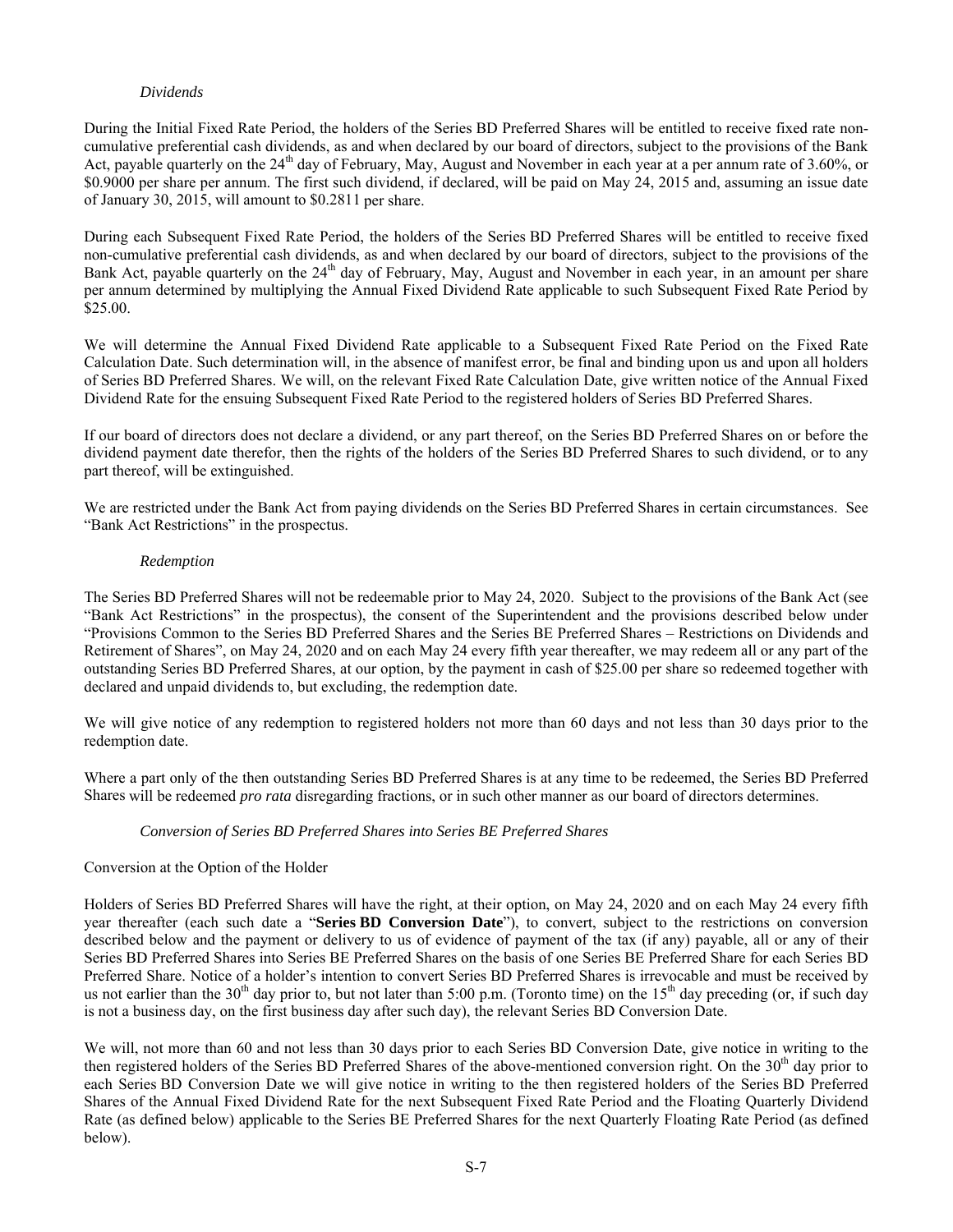Automatic Conversion and Restrictions on Conversion

Series BE Preferred Shares may, on May 24, 2025 and on each May 24 every fifth year thereafter, be converted into Series BD Preferred Shares at the option of the holders thereof (see "Provisions Unique to the Series BE Preferred Shares – Conversion of Series BE Preferred Shares into Series BD Preferred Shares" below).

If we determine that there would remain outstanding on a Series BD Conversion Date less than 1,000,000 Series BD Preferred Shares, after having taken into account all Series BD Preferred Shares tendered for conversion into Series BE Preferred Shares and all Series BE Preferred Shares tendered for conversion into Series BD Preferred Shares, then, all, but not part, of the remaining outstanding Series BD Preferred Shares will automatically be converted into Series BE Preferred Shares on the basis of one Series BE Preferred Share for each Series BD Preferred Share on the applicable Series BD Conversion Date and we will give notice in writing thereof to the then registered holders of such remaining Series BD Preferred Shares at least seven days prior to the Series BD Conversion Date.

Holders of Series BD Preferred Shares will not be entitled to convert their shares into Series BE Preferred Shares, however, if we determine that there would remain outstanding on a Series BD Conversion Date less than 1,000,000 Series BE Preferred Shares after having taken into account all Series BD Preferred Shares tendered for conversion into Series BE Preferred Shares and all Series BE Preferred Shares tendered for conversion into Series BD Preferred Shares. We will give notice in writing thereof to all registered holders of the Series BD Preferred Shares at least seven days prior to the applicable Series BD Conversion Date.

If we give notice to the registered holders of the Series BD Preferred Shares of the redemption of all the Series BD Preferred Shares, we will not be required to give notice as provided hereunder to the registered holders of the Series BD Preferred Shares of any dividend rates or of the conversion right of holders of Series BD Preferred Shares and the right of any holder of Series BD Preferred Shares to convert such shares will terminate.

# **Provisions Unique to the Series BE Preferred Shares**

If and when issued, the Series BE Preferred Shares will be issued as a series of First Preferred Shares of the Bank. See "Description of the Securities that May be Offered under this Prospectus – First Preferred Shares" in the prospectus.

# *Defined Terms*

The following definitions are relevant to the Series BE Preferred Shares.

"**Floating Quarterly Dividend Rate**" means, for any Quarterly Floating Rate Period, the rate (expressed as a percentage rounded to the nearest one hundred-thousandth of one percent (with 0.000005% being rounded up)) equal to the sum of the T-Bill Rate on the applicable Floating Rate Calculation Date plus 2.74% (calculated on the basis of the actual number of days in such Quarterly Floating Rate Period divided by 365).

"**Floating Rate Calculation Date**" means, for any Quarterly Floating Rate Period, the 30<sup>th</sup> day prior to the first day of such Quarterly Floating Rate Period.

"**Quarterly Commencement Date**" means the 24<sup>th</sup> day of February, May, August and November in each year, commencing May 24, 2020.

"**Quarterly Floating Rate Period**" means the period from and including May 24, 2020 to, but excluding, the next Quarterly Commencement Date, and thereafter the period from and including the day immediately following the end of the immediately preceding Quarterly Floating Rate Period to, but excluding, the next Quarterly Commencement Date.

"**T-Bill Rate**" means, for any Quarterly Floating Rate Period, the average yield expressed as a percentage per annum on three-month Government of Canada Treasury Bills, as reported by the Bank of Canada, for the most recent treasury bills auction preceding the applicable Floating Rate Calculation Date.

# *Issue Price*

The issue price per Series BE Preferred Share is \$25.00.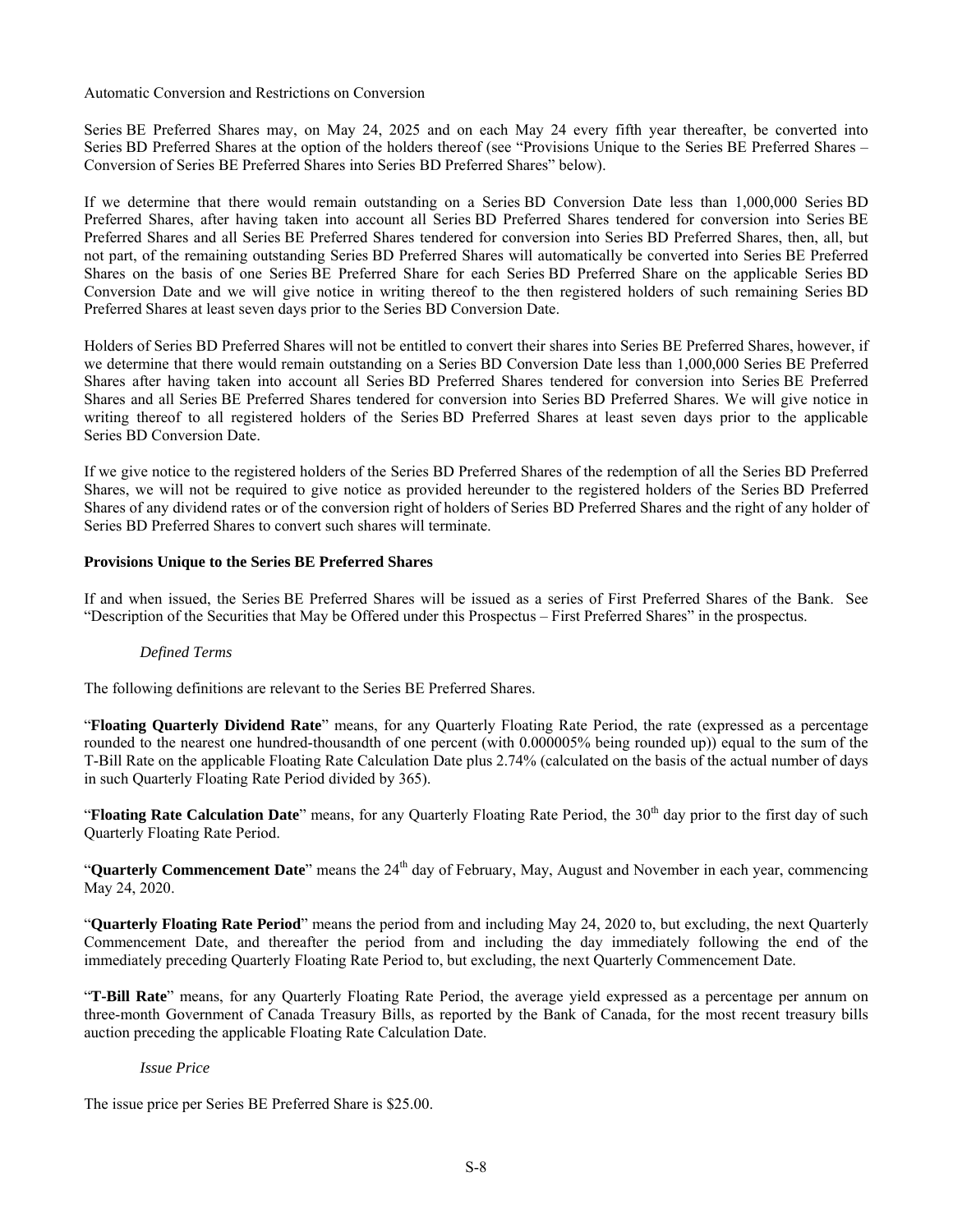# *Dividends*

The holders of the Series BE Preferred Shares will be entitled to receive quarterly floating rate non-cumulative preferential cash dividends, as and when declared by our board of directors, subject to the provisions of the Bank Act, payable on the 24<sup>th</sup> day of February, May, August and November in each year. Such quarterly cash dividends, if declared, will be in an amount per share determined by multiplying the applicable Floating Quarterly Dividend Rate by \$25.00.

The Floating Quarterly Dividend Rate for each Quarterly Floating Rate Period will be determined by us on the relevant Floating Rate Calculation Date. Such determination will, in the absence of manifest error, be final and binding upon us and upon all holders of Series BE Preferred Shares. We will, on the Floating Rate Calculation Date, give written notice of the Floating Quarterly Dividend Rate for the ensuing Quarterly Floating Rate Period to all registered holders of the then outstanding Series BE Preferred Shares.

If our board of directors does not declare a dividend, or any part thereof, on the Series BE Preferred Shares on or before the dividend payment date therefor, then the rights of the holders of the Series BE Preferred Shares to such dividend, or to any part thereof, will be extinguished.

We are restricted under the Bank Act from paying dividends on the Series BE Preferred Shares in certain circumstances. See "Bank Act Restrictions" in the prospectus.

#### *Redemption*

Subject to the provisions of the Bank Act (see "Bank Act Restrictions" in the prospectus), the consent of the Superintendent and the provisions described below under "Provisions Common to the Series BD Preferred Shares and the Series BE Preferred Shares – Restrictions on Dividends and Retirement of Shares", we may redeem all or any part of the outstanding Series BE Preferred Shares, at our option, by the payment of an amount in cash per share of (i) \$25.00 in the case of redemptions on May 24, 2025 and on each May 24 every fifth year thereafter, or (ii) \$25.50 in the case of redemptions on any other date on or after May 24, 2020, together, in each case, with declared and unpaid dividends to, but excluding, the redemption date.

We will give notice of any redemption to registered holders not more than 60 days and not less than 30 days prior to the redemption date.

Where a part only of the then outstanding Series BE Preferred Shares is at any time to be redeemed, the Series BE Preferred Shares will be redeemed *pro rata* disregarding fractions, or in such other manner as our board of directors determines.

#### *Conversion of Series BE Preferred Shares into Series BD Preferred Shares*

#### Conversion at the Option of the Holder

Holders of Series BE Preferred Shares will have the right, at their option, on May 24, 2025 and on each May 24 every fifth year thereafter (each such date a "**Series BE Conversion Date**"), to convert, subject to the restrictions on conversion described below and the payment or delivery to us of evidence of payment of the tax (if any) payable, all or any of their Series BE Preferred Shares into Series BD Preferred Shares on the basis of one Series BD Preferred Share for each Series BE Preferred Share. Notice of a holder's intention to convert Series BE Preferred Shares is irrevocable and must be received by us not earlier than the  $30<sup>th</sup>$  day prior to, but not later than 5:00 p.m. (Toronto time) on the  $15<sup>th</sup>$  day preceding (or, if such day is not a business day, on the first business day after such day), the relevant Series BE Conversion Date.

We will, not more than 60 and not less than 30 days prior to each Series BE Conversion Date, give notice in writing to the then registered holders of the Series BE Preferred Shares of the above-mentioned conversion right. On the 30<sup>th</sup> day prior to each Series BE Conversion Date, the Bank will give notice in writing to the then registered holders of the Series BE Preferred Shares of the Floating Quarterly Dividend Rate for the next Quarterly Floating Rate Period and the Annual Fixed Dividend Rate applicable to the Series BD Preferred Shares for the next Subsequent Fixed Rate Period.

#### Automatic Conversion and Restrictions on Conversion

If we determine that there would remain outstanding on a Series BE Conversion Date less than 1,000,000 Series BE Preferred Shares, after having taken into account all Series BE Preferred Shares tendered for conversion into Series BD Preferred Shares and all Series BD Preferred Shares tendered for conversion into Series BE Preferred Shares (see "Provisions Unique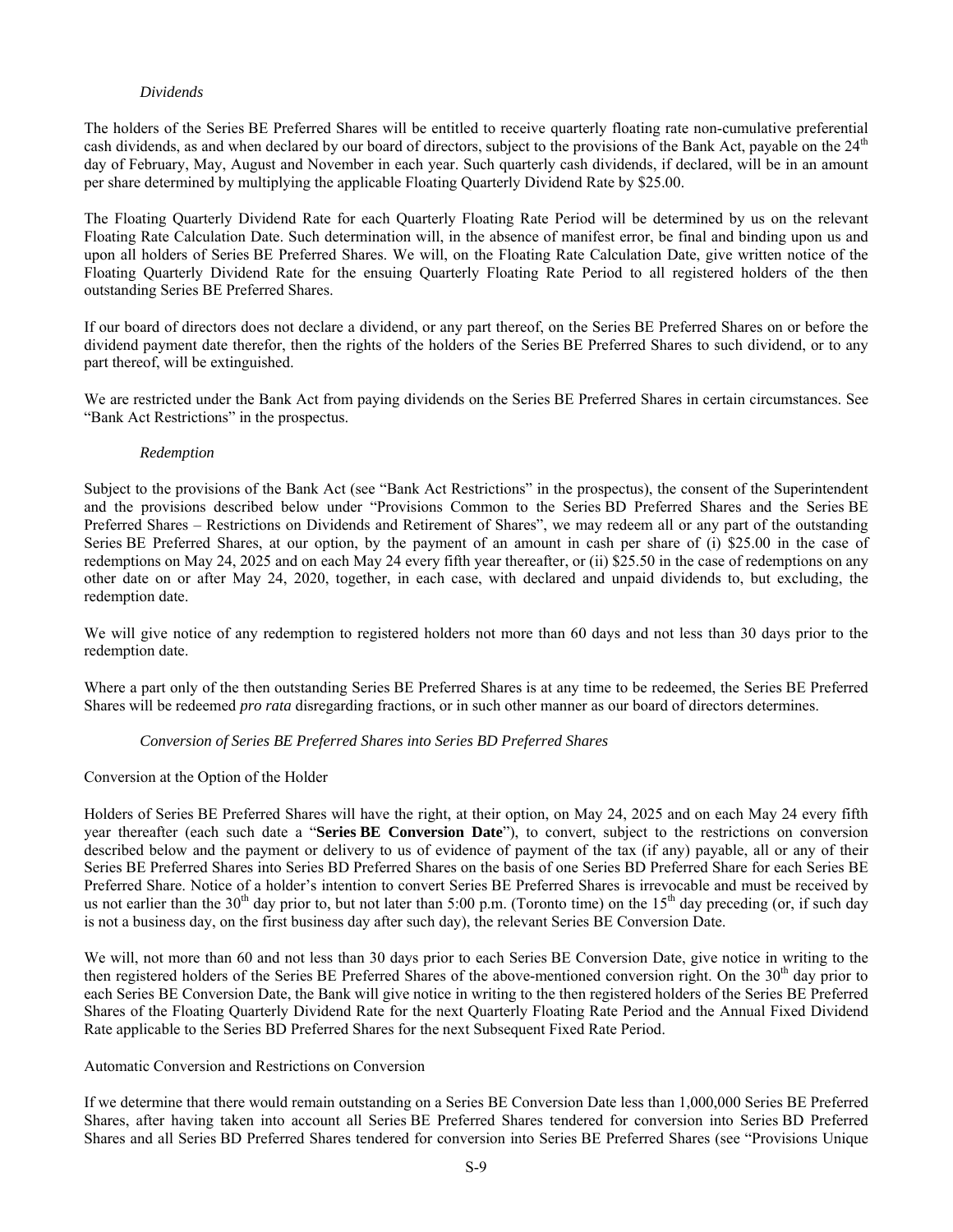to the Series BD Preferred Shares – Conversion of Series BD Preferred Shares into Series BE Preferred Shares" above), then, all, but not part, of the remaining outstanding Series BE Preferred Shares will automatically be converted into Series BD Preferred Shares on the basis of one Series BD Preferred Share for each Series BE Preferred Share on the applicable Series BE Conversion Date and we will give notice in writing thereof to the then registered holders of such remaining Series BE Preferred Shares at least seven days prior to the Series BE Conversion Date.

Holders of Series BE Preferred Shares will not be entitled to convert their shares into Series BD Preferred Shares, however, if we determine that there would remain outstanding on a Series BE Conversion Date less than 1,000,000 Series BD Preferred Shares after having taken into account all Series BE Preferred Shares tendered for conversion into Series BD Preferred Shares and all Series BD Preferred Shares tendered for conversion into Series BE Preferred Shares. We will give notice in writing thereof to all registered holders of the Series BE Preferred Shares at least seven days prior to the applicable Series BE Conversion Date.

If we give notice to the registered holders of the Series BE Preferred Shares of the redemption of all the Series BE Preferred Shares, we will not be required to give notice as provided hereunder to the registered holders of the Series BE Preferred Shares of any dividend rates or of the conversion right of holders of Series BE Preferred Shares and the right of any holder of Series BE Preferred Shares to convert such shares will terminate.

# **Provisions Common to the Series BD Preferred Shares and the Series BE Preferred Shares**

#### *Conversion into Another Series of Preferred Shares at the Option of the Holder*

We may, at any time by resolution of our board of directors, constitute further series of First Preferred Shares ("**New Preferred Shares**") having rights, privileges, restrictions and conditions attaching thereto which would qualify such New Preferred Shares as Tier 1 capital (or the then equivalent) of the Bank under the then current capital adequacy guidelines prescribed by the Superintendent (or if such guidelines are not applicable, having such rights, restrictions and conditions as our board of directors may determine). We will ensure that such New Preferred Shares will not, if issued, be or be deemed to be "term preferred shares" or "short-term preferred shares" within the meaning of the *Income Tax Act* (Canada) (the "**Tax Act**"). We may, with the consent of the Superintendent, give registered holders of either Series BD Preferred Shares or Series BE Preferred Shares notice that they have the right, pursuant to the terms of the applicable series, at their option, to convert their Series BD Preferred Shares or their Series BE Preferred Shares, as applicable, on the date specified in the notice into fully-paid and non-assessable New Preferred Shares on a share for share basis. We will give notice to registered holders not more than 60 days and not less than 30 days prior to the conversion date. See "Bank Act Restrictions" in the prospectus.

#### *Purchase for Cancellation*

Subject to the provisions of the Bank Act, the provisions described below under "Restrictions on Dividends and Retirement of Shares" and the consent of the Superintendent, we may at any time, by private contract or in the market or by tender, purchase for cancellation any Series BD Preferred Shares or any Series BE Preferred Shares at the lowest price or prices at which in the opinion of our board of directors such shares are obtainable.

# *Conversion Upon Occurrence of Non-Viable Contingent Capital Trigger Event*

Upon the occurrence of a Trigger Event (as defined below), each outstanding Series BD Preferred Share and each outstanding Series BE Preferred Share will automatically and immediately be converted, on a full and permanent basis, into a number of Common Shares equal to (Multiplier x Share Value)  $\div$  Conversion Price (rounding down, if necessary, to the nearest whole number of Common Shares) (an "**NVCC Automatic Conversion**"). For the purposes of the foregoing:

"**Conversion Price**" means the greater of (i) \$5.00, and (ii) the Current Market Price of the Common Shares. The floor price of \$5.00 is subject to adjustment in the event of (i) the issuance of Common Shares or securities exchangeable for or convertible into Common Shares to all holders of Common Shares as a stock dividend, (ii) the subdivision, redivision or change of the Common Shares into a greater number of Common Shares, or (iii) the reduction, combination or consolidation of the Common Shares into a lesser number of Common Shares. The adjustment shall be computed to the nearest one-tenth of one cent provided that no adjustment of the Conversion Price shall be required unless such adjustment would require an increase or decrease of at least 1% of the Conversion Price then in effect.

"**Current Market Price**" of the Common Shares means the volume weighted average trading price of the Common Shares on the TSX, if such shares are then listed on the TSX, for the 10 consecutive trading days ending on the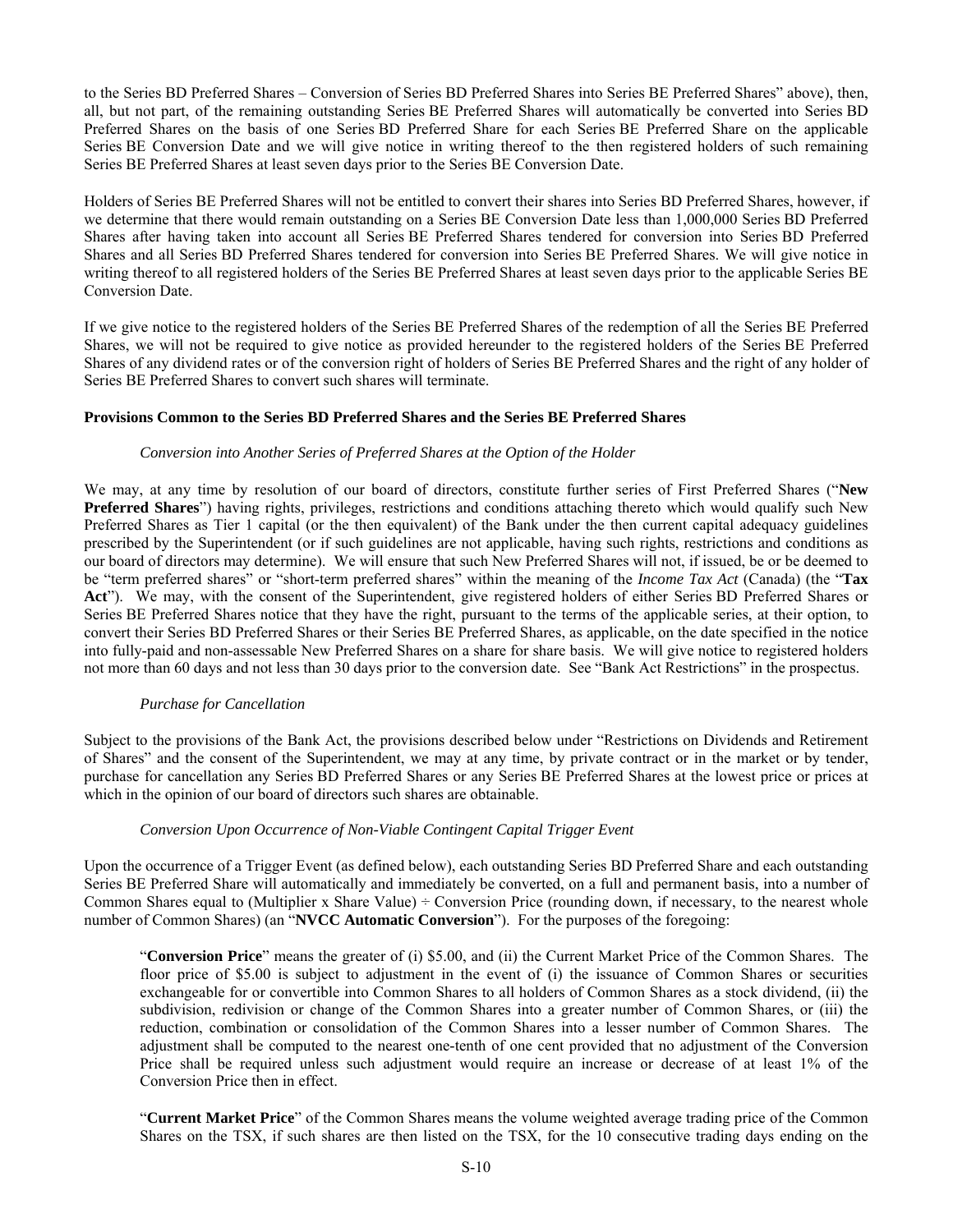trading day preceding the date of the Trigger Event. If the Common Shares are not then listed on the TSX, for the purpose of the foregoing calculation reference shall be made to the principal securities exchange or market on which the Common Shares are then listed or quoted or, if no such trading prices are available, "Current Market Price" shall be the fair value of the Common Shares as reasonably determined by the board of directors of the Bank.

"**Multiplier**" means 1.0.

"**Share Value**" means \$25.00 plus declared and unpaid dividends as at the date of the Trigger Event.

"**Trigger Event**" has the meaning set out in the Office of the Superintendent of Financial Institutions Canada ("**OSFI**") Guideline for Capital Adequacy Requirements (CAR), Chapter 2 ‒ Definition of Capital, effective January 2013, as such term may be amended or superseded by OSFI from time to time, which term currently provides that each of the following constitutes a Trigger Event:

- the Superintendent publicly announces that the Bank has been advised, in writing, that the Superintendent is of the opinion that the Bank has ceased, or is about to cease, to be viable and that, after the conversion of all contingent instruments and taking into account any other factors or circumstances that are considered relevant or appropriate, it is reasonably likely that the viability of the Bank will be restored or maintained; or
- a federal or provincial government in Canada publicly announces that the Bank has accepted or agreed to accept a capital injection, or equivalent support, from the federal government or any provincial government or political subdivision or agent or agency thereof without which the Bank would have been determined by the Superintendent to be non-viable.

Fractions of Common Shares will not be issued or delivered pursuant to a NVCC Automatic Conversion and no cash payment will be made in lieu of a fractional Common Share. Notwithstanding any other provision of the Series BD Preferred Shares or the Series BE Preferred Shares, the conversion of such shares shall not be an event of default and the only consequence of a Trigger Event under the provisions of such shares will be the conversion of such shares into Common Shares.

In the event of a capital reorganization, consolidation, merger or amalgamation of the Bank or comparable transaction affecting the Common Shares, the Bank will take necessary action to ensure that holders of Series BD Preferred Shares and Series BE Preferred Shares, as applicable, receive, pursuant to an NVCC Automatic Conversion, the number of Common Shares or other securities that such holders would have received if the NVCC Automatic Conversion occurred immediately prior to the record date for such event.

# *Right Not to Deliver Common Shares upon NVCC Automatic Conversion*

Upon an NVCC Automatic Conversion, the Bank reserves the right not to deliver some or all, as applicable, of the Common Shares issuable thereupon to any Ineligible Person (as defined below) or any Person who, by virtue of the operation of the NVCC Automatic Conversion, would become a Significant Shareholder (as defined below) through the acquisition of Common Shares. In such circumstances, the Bank will hold, as agent for such persons, the Common Shares that would have otherwise been delivered to such persons and will attempt to facilitate the sale of such Common Shares to parties other than the Bank and its affiliates on behalf of such persons through a registered dealer to be retained by the Bank on behalf of such persons. Those sales (if any) may be made at any time and at any price. The Bank will not be subject to any liability for failure to sell such Common Shares on behalf of such persons or at any particular price on any particular day. The net proceeds received by the Bank from the sale of any such Common Shares will be divided among the applicable persons in proportion to the number of Common Shares that would otherwise have been delivered to them upon the NVCC Automatic Conversion after deducting the costs of sale and any applicable withholding taxes. For the purposes of the foregoing:

"**Ineligible Person**" means (i) any person whose address is in, or whom the Bank or its transfer agent has reason to believe is a resident of, any jurisdiction outside Canada to the extent that the issuance by the Bank or delivery by its transfer agent to that person, pursuant to an NVCC Automatic Conversion, of Common Shares would require the Bank to take any action to comply with securities, banking or analogous laws of that jurisdiction, and (ii) any person to the extent that the issuance by the Bank or delivery by its transfer agent to that person, pursuant to an NVCC Automatic Conversion, of Common Shares would cause the Bank to be in violation of any law to which the Bank is subject.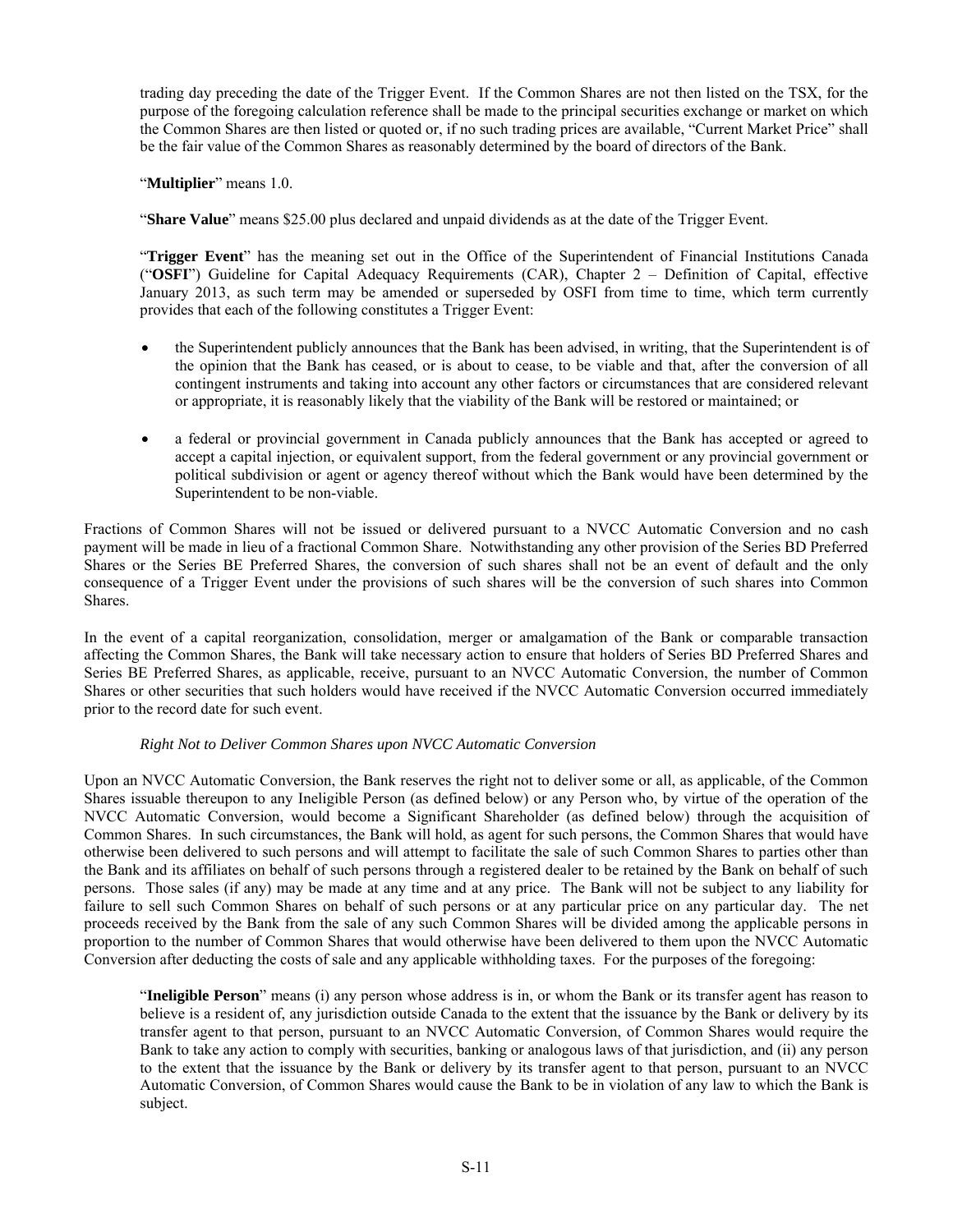"**Significant Shareholder**" means any person who beneficially owns directly, or indirectly through entities controlled by such person or persons associated with or acting jointly or in concert with such person, a percentage of the total number of outstanding shares of a class of the Bank that is in excess of that permitted by the Bank Act.

# *Rights on Liquidation*

At any time prior to a Trigger Event, in the event of our liquidation, dissolution or winding-up, holders of Series BD Preferred Shares or Series BE Preferred Shares will be entitled to receive \$25.00 per share, together with all dividends declared and unpaid to the date of payment, before any amount may be paid or any of our assets distributed to the registered holders of any shares ranking junior to the Series BD Preferred Shares or the Series BE Preferred Shares, as applicable. The holders of Series BD Preferred Shares and Series BE Preferred Shares will not be entitled to share in any further distribution of our assets. If a Trigger Event has occurred, all Series BD Preferred Shares and all Series BE Preferred Shares shall have been converted into Common Shares which will rank on parity with all other Common Shares.

# *Restrictions on Dividends and Retirement of Shares*

So long as any Series BD Preferred Shares or Series BE Preferred Shares are outstanding, we will not, without the approval of the holders of the relevant series:

- pay any dividends on any second preferred shares, any Common Shares or any other shares ranking junior to the Series BD Preferred Shares or the Series BE Preferred Shares, as applicable (other than stock dividends in any shares ranking junior to the relevant series); or
- redeem, purchase or otherwise retire any second preferred shares, any Common Shares or any other shares ranking junior to the Series BD Preferred Shares or the Series BE Preferred Shares (except out of the net cash proceeds of a substantially concurrent issue of shares ranking junior to the relevant series); or
- redeem, purchase or otherwise retire less than all of the Series BD Preferred Shares or the Series BE Preferred Shares; or
- except pursuant to any purchase obligation, sinking fund, retraction privilege or mandatory redemption provision attaching to any series of preferred shares, redeem, purchase, or otherwise retire any other shares ranking on a parity with the Series BD Preferred Shares or the Series BE Preferred Shares;

unless all dividends up to and including the dividend payment date for the last completed period for which dividends are payable have been declared and paid, or set apart for payment, in respect of each series of cumulative First Preferred Shares then issued and outstanding and all other cumulative shares ranking on a parity with the First Preferred Shares and we have paid, or set apart for payment, all declared dividends in respect of each series of non-cumulative First Preferred Shares (including the Series BD Preferred Shares and the Series BE Preferred Shares) then issued and outstanding, and on all other non-cumulative shares ranking on a parity with the First Preferred Shares. See "Bank Act Restrictions" in the prospectus.

# *Issue of Additional Series of First Preferred Shares*

We may issue other series of First Preferred Shares ranking on parity with the Series BD Preferred Shares and the Series BE Preferred Shares without the approval of the holders of either the Series BD Preferred Shares or the Series BE Preferred Shares as a series.

#### *Amendments to Series*

We will not without, but may from time to time with, the approval of the holders of the applicable series given as specified below and any approval of the TSX as may be necessary, delete or vary any rights, privileges, restrictions or conditions attaching to the Series BD Preferred Shares or the Series BE Preferred Shares. In addition to the aforementioned approvals, we will not without, but may from time to time with, the consent of the Superintendent, make any such deletion or variation which might affect the classification afforded the Series BD Preferred Shares or the Series BE Preferred Shares from time to time for capital adequacy requirements pursuant to the Bank Act and the regulations and guidelines thereunder.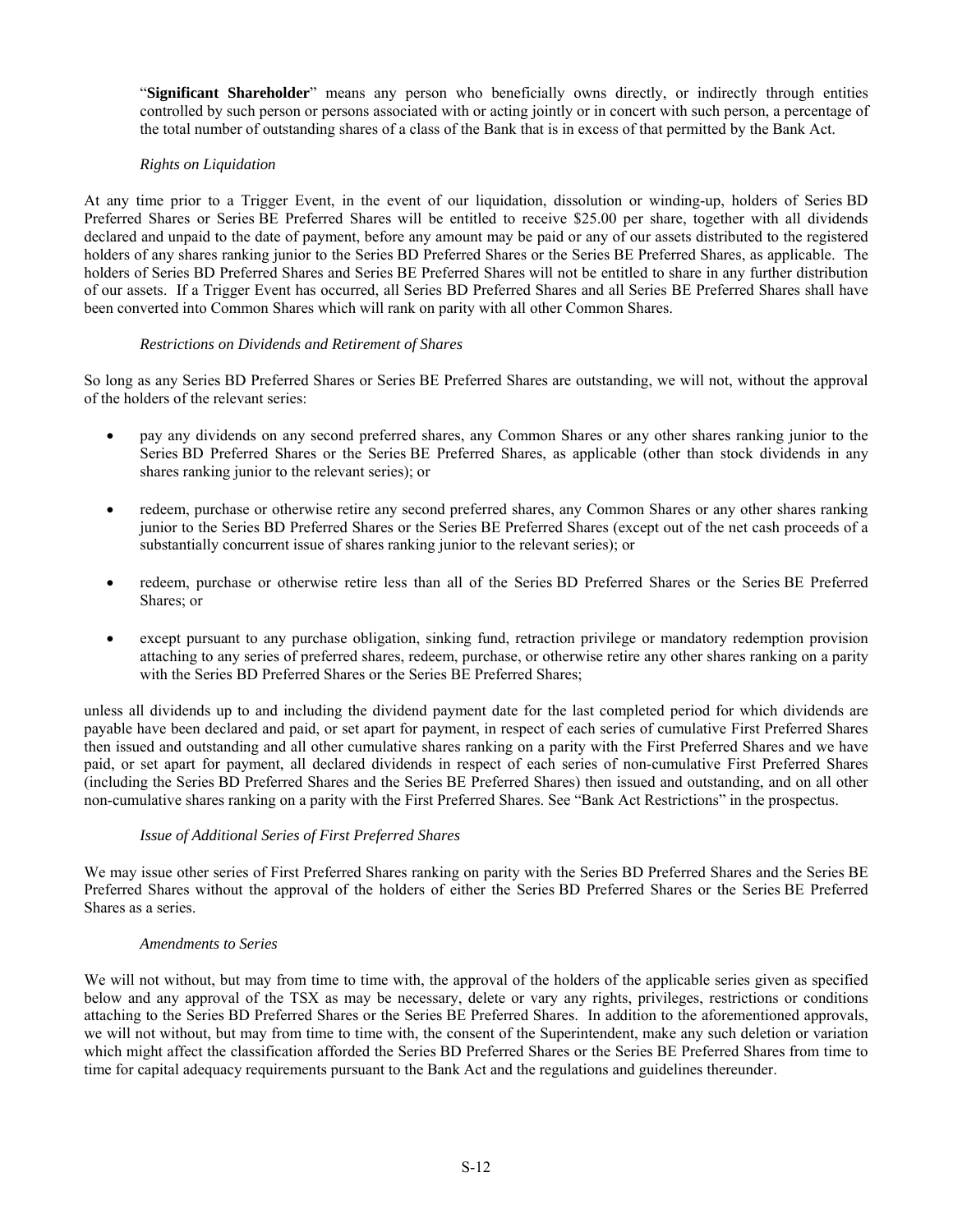### *Shareholder Approvals*

The approval of all amendments to the rights, privileges, restrictions and conditions attaching to the Series BD Preferred Shares or the Series BE Preferred Shares as a series and any other approval to be given by the holders of either the Series BD Preferred Shares or the Series BE Preferred Shares may be given in writing by the holders of not less than all of the outstanding shares of the applicable series or by a resolution carried by the affirmative vote of not less than 66⅔% of the votes cast at a meeting of holders of the applicable series at which a quorum of the outstanding shares of the relevant series is represented. Pursuant to our by-laws, a quorum at any meeting of the holders of a series of First Preferred Shares is 51% of the shares entitled to vote at any such meeting, except that at a reconvened meeting following a meeting which was adjourned due to lack of quorum, there is no quorum requirement. At any meeting of holders of either the Series BD Preferred Shares or Series BE Preferred Shares as a series, each such holder will be entitled to one vote in respect of each share of the relevant series held.

# *Voting Rights*

Subject to the provisions of the Bank Act, holders of Series BD Preferred Shares or Series BE Preferred Shares, as such, will not be entitled to receive notice of, or to attend or to vote at, any meeting of our shareholders unless and until the first time at which the rights of such holders to any undeclared dividends have been extinguished as described under "Provisions Unique to the Series BD Preferred Shares – Dividends" and "Provisions Unique to the Series BE Preferred Shares – Dividends" above. In that event, the holders of shares of the relevant series will be entitled to receive notice of, and to attend, meetings of shareholders at which directors are to be elected and will be entitled to one vote for each share held. The voting rights of the holders of shares of the relevant series will forthwith cease upon payment by us of the first quarterly dividend on the shares of such series to which the holders are entitled subsequent to the time such voting rights first arose. At such time as the rights of such holders to any undeclared dividends on the shares of the relevant series have again been extinguished, such voting rights will become effective again and so on from time to time.

# *Tax Election*

The Series BD Preferred Shares and the Series BE Preferred Shares will be "taxable preferred shares" as defined in the Tax Act for purposes of the tax under Part IV.1 of the Tax Act applicable to certain corporate holders of such shares. The terms of the Series BD Preferred Shares and the Series BE Preferred Shares require us to make the necessary election under Part VI.1 of the Tax Act so that the corporate holders will not be subject to the tax under Part IV.1 of the Tax Act on dividends received (or deemed to be received) on the Series BD Preferred Shares and Series BE Preferred Shares. See "Certain Canadian Federal Income Tax Considerations".

#### *Bank Act Restrictions*

We reserve the right not to issue shares, including Series BD Preferred Shares or Series BE Preferred Shares, to any person whose address is in, or whom we or our transfer agent has reason to believe is a resident of, any jurisdiction outside Canada, to the extent that such issue would require us to take any action to comply with the securities, banking or analogous laws of such jurisdiction. See also "Bank Act Restrictions" in the prospectus.

#### *Non-Business Days*

If any action or payment is required to be taken or paid by us or any matter, consequence or other thing is provided to occur, in respect of the Series BD Preferred Shares or the Series BE Preferred Shares, on a day that is a Saturday or a Sunday or on a day on which banking institutions in Toronto, Canada are authorized or obligated to close (a "**non-business day**"), then such action or payment will be taken or made and such matter, consequence or other thing will occur on the immediately following day which is not a non-business day unless the Bank determines to take such action or make such payment on the immediately preceding day which is not a non-business day.

# **Certain Canadian Federal Income Tax Considerations**

The following summary describes, as of the date hereof, the principal Canadian federal income tax considerations generally applicable to a holder of Series BD Preferred Shares acquired pursuant to this prospectus supplement, Series BE Preferred Shares acquired on a conversion of Series BD Preferred Shares and Common Shares acquired on an automatic conversion of Series BD Preferred Shares or Series BE Preferred Shares, who, for the purposes of the Tax Act and at all relevant times, is or is deemed to be a resident of Canada, deals at arm's length with the Bank and each of the Underwriters, is not affiliated with the Bank or any of the Underwriters, holds the Series BD Preferred Shares and will hold the Series BE Preferred Shares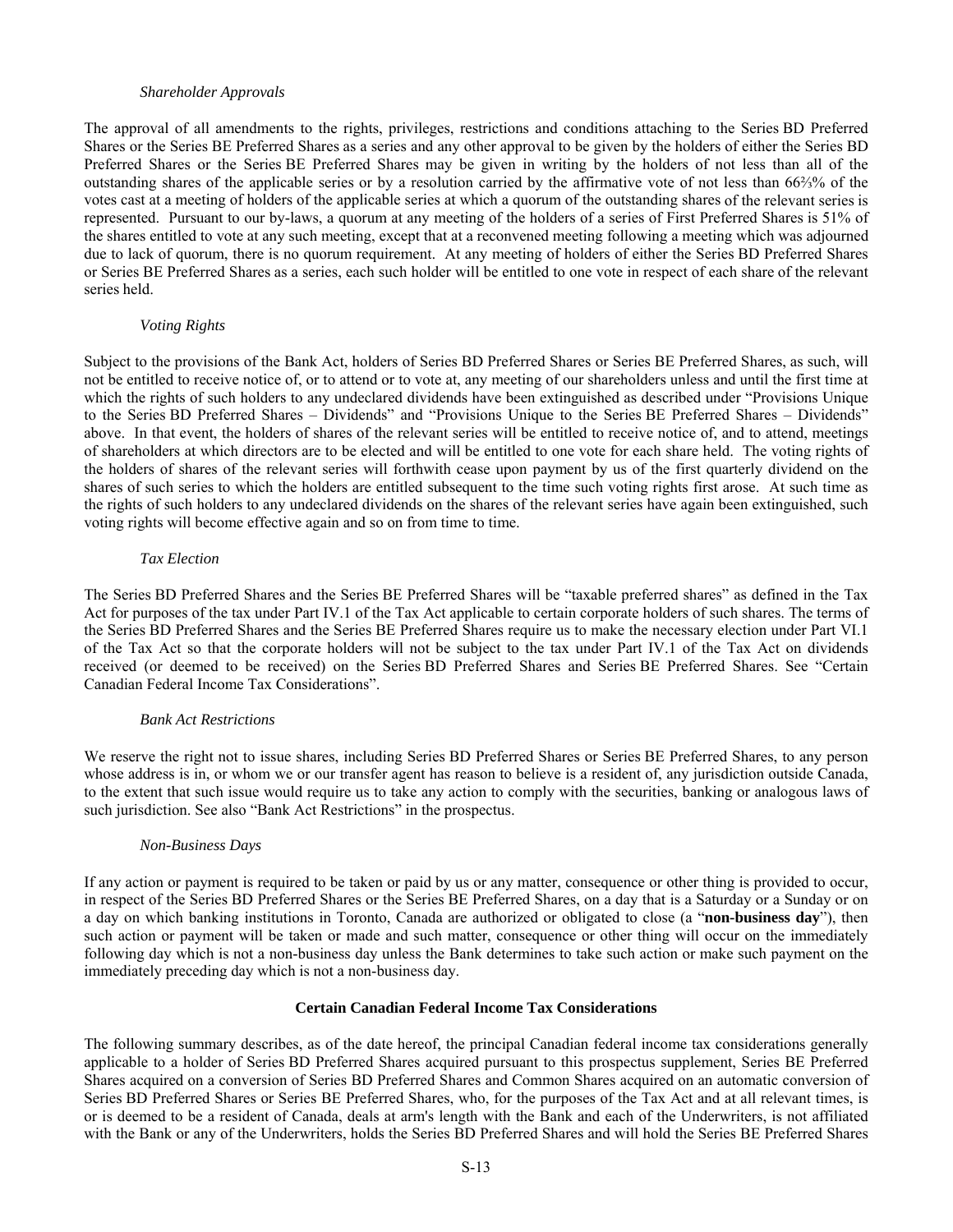and Common Shares (as applicable) as capital property and is not exempt from tax under Part I of the Tax Act (a "**Holder**"). The Canadian federal income considerations generally applicable to a Holder of New Preferred Shares acquired upon a conversion of Series BD Preferred Shares or Series BE Preferred Shares will depend on the terms of the New Preferred Shares, if constituted, and are not described herein.

Generally, the Series BD Preferred Shares, the Series BE Preferred Shares and the Common Shares will be capital property to a Holder provided the Holder does not acquire such shares in the course of carrying on a business of trading or dealing in securities and does not acquire them as part of an adventure or concern in the nature of trade. Certain Holders whose Series BD Preferred Shares, Series BE Preferred Shares or Common Shares would not otherwise qualify as capital property may, in certain circumstances, be entitled to have them and all other "Canadian securities", as defined in the Tax Act, owned by such Holder in the taxation year of the election and in all subsequent taxation years, treated as capital property by making the irrevocable election permitted by subsection 39(4) of the Tax Act.

This summary does not apply to a Holder (i) that is a "financial institution", as defined in the Tax Act for purposes of the mark-to-market rules; (ii) an interest in which is or would constitute a "tax shelter investment" as defined in the Tax Act; (iii) that has elected to report its "Canadian tax results", as defined in the Tax Act, in a currency other than the Canadian currency; or (iv) that has entered into, with respect to the Series BD Preferred Shares, Series BE Preferred Shares or the Common Shares, a "derivative forward agreement" as that term is defined in the Tax Act. Such Holders should consult their own tax advisors. Furthermore, this summary is not applicable to a Holder that is a "specified financial institution" (as defined in the Tax Act) that receives (or is deemed to receive), alone or together with persons with whom it does not deal at arm's length, in the aggregate, dividends in respect of more than 10% of the Series BD Preferred Shares or the Series BE Preferred Shares, as the case may be, outstanding at the time the dividend is received or deemed to be received. This summary also assumes that all issued and outstanding Series BD Preferred Shares and Series BE Preferred Shares are listed, or will be listed, on a "designated stock exchange" (as defined in the Tax Act) in Canada at such times as dividends (including deemed dividends) are received on such shares.

This summary is based upon the current provisions of the Tax Act and the regulations thereunder (the "**Regulations**"), and the Bank's Canadian legal counsel's understanding of the current published administrative and assessing policies of the Canada Revenue Agency. This summary takes into account all specific proposals to amend the Tax Act and Regulations publicly announced by or on behalf of the Minister of Finance (Canada) prior to the date hereof (the "**Tax Proposals**") and assumes that all Tax Proposals will be enacted in the form proposed. However, no assurances can be given that the Tax Proposals will be enacted as proposed, or at all. This summary does not otherwise take into account or anticipate any changes in law or administrative or assessing practice, whether by legislative, regulatory, administrative or judicial action, nor does it take into account provincial, territorial or foreign tax considerations which may differ from those discussed herein.

**This summary is of a general nature only and is not, and is not intended to be, legal or tax advice to any particular Holder and no representation with respect to the income tax consequences to any particular Holder is made. This summary is not exhaustive of all federal income tax considerations. Accordingly, prospective Holders should consult their own tax advisors with respect to their particular circumstances.** 

# *Dividends*

Dividends (including deemed dividends) received on the Series BD Preferred Shares, the Series BE Preferred Shares or the Common Shares by a Holder that is an individual (other than certain trusts) will be included in the individual's income and generally will be subject to the gross-up and dividend tax credit rules normally applicable to taxable dividends received by individuals from taxable Canadian corporations, including the enhanced gross-up and dividend tax credit rules in respect of dividends designated by the Bank as "eligible dividends" in accordance with the Tax Act. Dividends (including deemed dividends) on the Series BD Preferred Shares, the Series BE Preferred Shares or the Common Shares received by a Holder that is a corporation will be included in computing the corporation's income and will generally be deductible in computing the taxable income of the corporation.

The Series BD Preferred Shares and the Series BE Preferred Shares will be "taxable preferred shares" as defined in the Tax Act. The terms of the Series BD Preferred Shares and the Series BE Preferred Shares require the Bank to make the necessary election under Part VI.1 of the Tax Act so that corporate Holders will not be subject to tax under Part IV.1 of the Tax Act on dividends received (or deemed to be received) on the Series BD Preferred Shares or Series BE Preferred Shares.

A Holder that is a "private corporation" or a "subject corporation", each as defined in the Tax Act, will generally be liable to pay a 33⅓% refundable tax under Part IV of the Tax Act on dividends received or deemed to be received by it on the Series BD Preferred Shares, the Series BE Preferred Shares or the Common Shares to the extent such dividends are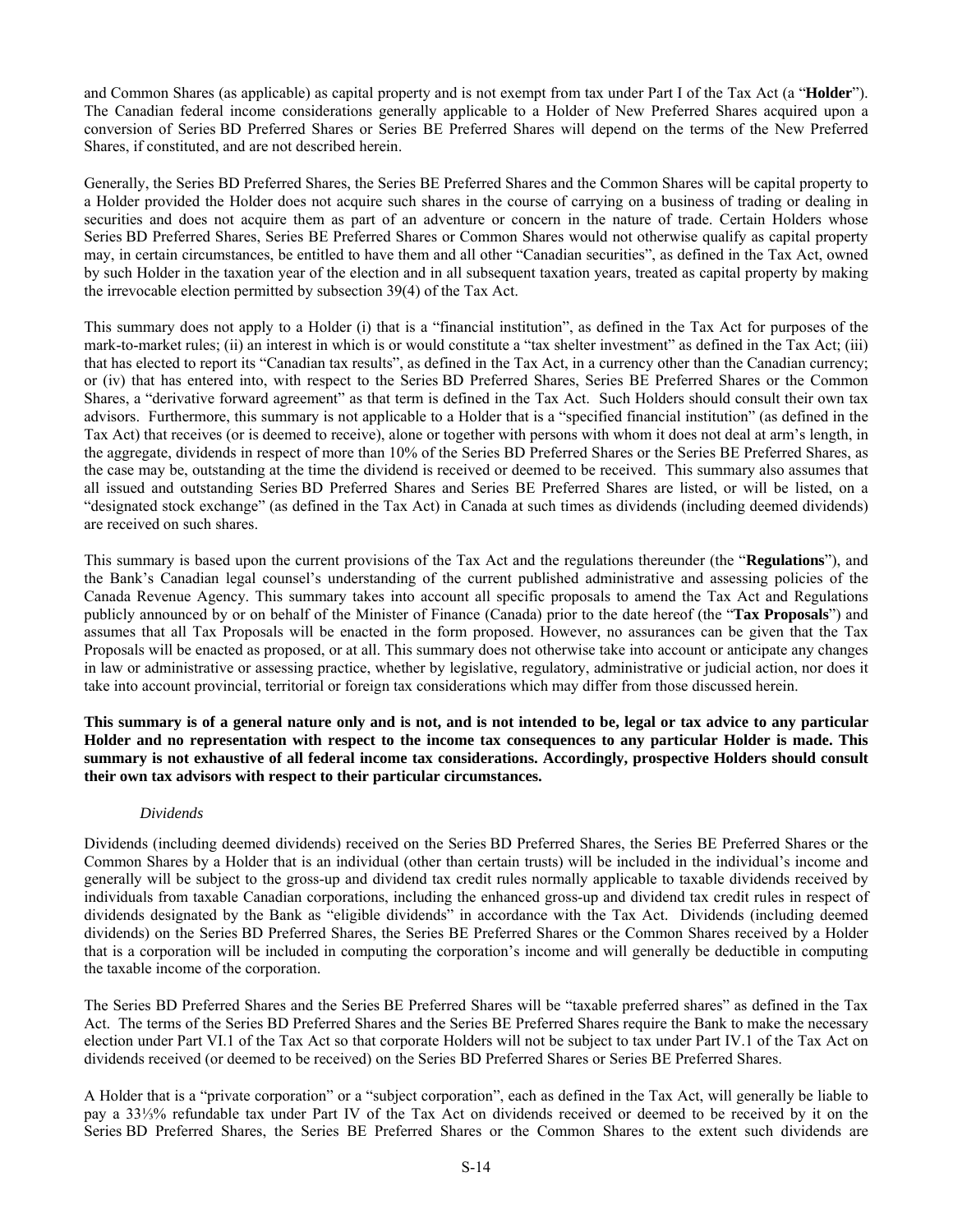deductible in computing its taxable income. This tax will generally be refunded to the corporation at a rate of \$1.00 for every \$3.00 of taxable dividends paid while it is a "private corporation" or a "subject corporation".

# *Dispositions*

A Holder who disposes of or is deemed to dispose of Series BD Preferred Shares, Series BE Preferred Shares or Common Shares (including, generally, on redemption or purchase for cancellation of the shares by the Bank for cash or otherwise, but not including a conversion) will generally realize a capital gain (or a capital loss) to the extent that the proceeds of disposition, net of any reasonable costs of disposition, exceed (or are less than) the adjusted cost base of such shares to that Holder immediately before the disposition or deemed disposition. The amount of any deemed dividend arising on the redemption or purchase for cancellation, as applicable, by the Bank of Series BD Preferred Shares, Series BE Preferred Shares or Common Shares will generally not be included in computing the proceeds of disposition to any Holder for purposes of computing the capital gain or capital loss arising on the disposition of such shares. See "Redemption" below. If the Holder is a corporation, any such capital loss realized on a disposition of a Series BD Preferred Share, Series BE Preferred Share or Common Share, as the case may be, may, in certain circumstances, be reduced by the amount of any dividends which have been received or which are deemed to have been received on such share or a share which has been converted into or exchanged for such share. Analogous rules apply to a partnership or trust of which a corporation, trust or partnership is a member or beneficiary.

Generally, one-half of any capital gain (a taxable capital gain) realized by a Holder in a taxation year must be included in the Holder's income in that year. A Holder is required to deduct one-half of any capital loss (an allowable capital loss) realized in a taxation year from taxable capital gains realized in the year. Allowable capital losses in excess of taxable capital gains realized in a taxation year may be carried back and deducted in any of the three preceding taxation years, or carried forward and deducted in any subsequent year, from net taxable capital gains realized in such years (but not against other income) to the extent and under the circumstances described in the Tax Act.

A Holder that is throughout the year a "Canadian-controlled private corporation" (as defined in the Tax Act), may be liable to pay a refundable tax at a rate of 6⅔% on certain investment income, including taxable capital gains.

### *Redemption*

If the Bank redeems for cash or otherwise acquires Series BD Preferred Shares, Series BE Preferred Shares or Common Shares other than by a purchase in the open market in the manner in which shares are normally purchased by a member of the public in the open market, the Holder will be deemed to have received a dividend equal to the amount, if any, paid by the Bank, including any redemption premium, in excess of the paid-up capital (as determined for purposes of the Tax Act) of such shares at such time. See "Dividends" above. Generally, the difference between the amount paid and the amount of the deemed dividend will be treated as proceeds of disposition for the purposes of computing the capital gain or capital loss arising on the disposition of such shares. See "Dispositions" above. In the case of a corporate Holder, it is possible that in certain circumstances all or part of the amount so deemed to be a dividend may be treated as proceeds of disposition and not as a dividend.

### *Conversion*

The conversion of (i) a Series BD Preferred Share into a Series BE Preferred Share, Common Share or New Preferred Share; and (ii) a Series BE Preferred Share into a Series BD Preferred Share, Common Share or New Preferred Share, will be deemed not to be a disposition of property and, accordingly, will not give rise to a capital gain or capital loss. The cost to a Holder of a Series BD Preferred Share, Series BE Preferred Share, Common Share or New Preferred Share, as the case may be, received on the conversion will be deemed to be an amount equal to the adjusted cost base to the Holder of the converted Series BD Preferred Share or Series BE Preferred Share, as the case may be, immediately before the conversion. The cost of a Series BD Preferred Share, Series BE Preferred Share, Common Share or New Preferred Share, as the case may be, received on a conversion will be averaged with the adjusted cost base of all other identical shares held by the Holder as capital property at such time for the purpose of determining thereafter the adjusted cost base of each such share.

#### *Alternative Minimum Tax*

Capital gains realized and taxable dividends received by a Holder who is an individual (other than certain trusts) may result in such Holder being liable for alternative minimum tax under the Tax Act.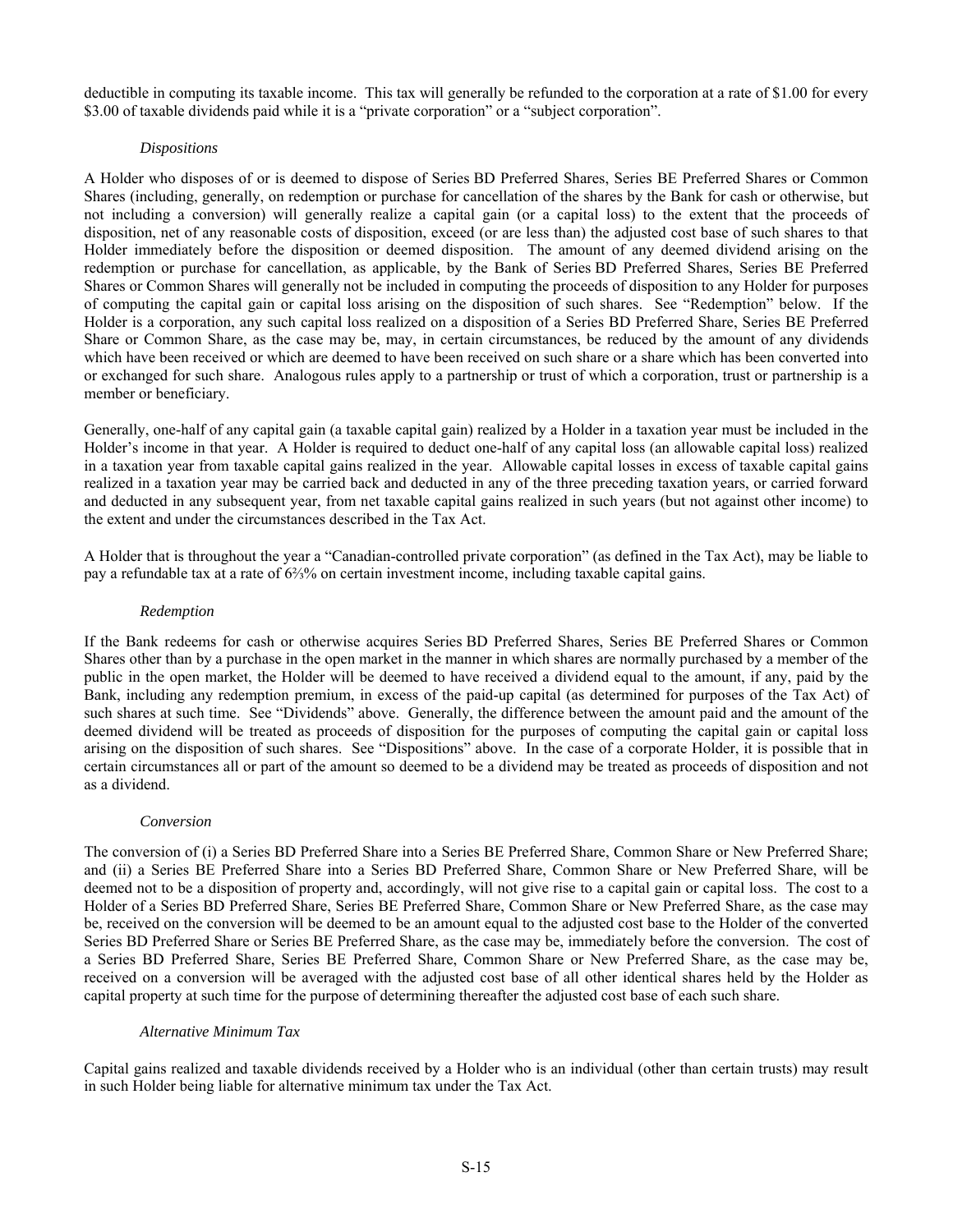## **Ratings**

The Series BD Preferred Shares are provisionally rated "Pfd-2" by DBRS Limited ("**DBRS**"). The "Pfd-2" rating is the second highest category available from DBRS for preferred shares.

The Series BD Preferred Shares are provisionally rated "P-2" by Standard & Poor's ("**S&P**") using the S&P Canadian scale for preferred shares and "BBB" using S&P's global scale for preferred shares. The "P-2" rating is the second highest of eight categories used by S&P on its Canadian preferred share scale. The "BBB" rating is the third highest of the nine categories used by S&P on its global scale.

The Series BD Preferred Shares are provisionally rated "Baa2 (hyb)" by Moody's Investor Service. Securities rated "Baa" are considered medium-grade and subject to moderate credit risk and may possess certain speculative characteristics. The modifier "2" indicates that the obligation ranks in the middle end of the "Baa" rating category. A "(hyb)" indicator is appended to all ratings of hybrid securities issued by banks, insurers, finance companies, and securities firms.

A rating is not a recommendation to buy, sell or hold investments, and may be subject to revision or withdrawal at any time by the relevant rating agency.

# **Plan of Distribution**

Pursuant to an underwriting agreement dated January 27, 2015 among the Bank and the Underwriters (the "**Underwriting Agreement**"), we have agreed to sell and the Underwriters have severally agreed to purchase on January 30, 2015, or such date as may be agreed upon, but not later than February 20, 2015, subject to the terms and conditions stated in the Underwriting Agreement, all but not less than 24,000,000 Series BD Preferred Shares at a price of \$25.00 per share, payable in cash to the Bank against delivery of such Series BD Preferred Shares. The obligations of the Underwriters under the Underwriting Agreement may be terminated at their discretion upon the occurrence of certain stated events. The Underwriters are, however, obligated to take up and pay for all of the Series BD Preferred Shares if any are purchased under the Underwriting Agreement.

The Underwriting Agreement provides that the Underwriters will be paid a fee per share equal to \$0.25 for each Series BD Preferred Share sold to certain institutions and \$0.75 for all other Series BD Preferred Shares sold.

After the Underwriters have made a reasonable effort to sell all of the Series BD Preferred Shares at \$25.00 per share, the price of the Series BD Preferred Shares may be decreased, and further changed from time to time, by the Underwriters to an amount not greater than \$25.00 per share and, in such case, the compensation realized by the Underwriters will be decreased by the amount that the aggregate price paid by purchasers for the Series BD Preferred Shares is less than the gross proceeds paid by the Underwriters to the Bank.

Pursuant to policy statements of certain securities regulators, the Underwriters may not, throughout the period of distribution, bid for or purchase any Series BD Preferred Shares. The policy statements allow certain exceptions to the foregoing prohibitions. The Underwriters may only avail themselves of such exceptions on the condition that the bid or purchase not be engaged in for the purpose of creating actual or apparent active trading in, or raising the price of, the Series BD Preferred Shares. These exceptions include a bid or purchase permitted under the Universal Market Integrity Rules administered by the Investment Industry Regulatory Organization of Canada, relating to market stabilization and passive market making activities and a bid or purchase made for and on behalf of a customer where the order was not solicited during the period of distribution. Subject to the foregoing, in connection with this offering, the Underwriters may over-allot or effect transactions which stabilize or maintain the market price of the Series BD Preferred Shares at levels other than those which otherwise might prevail on the open market. Such transactions, if commenced, may be discontinued at any time.

Pursuant to an Ontario securities rule, the Underwriters may not, beginning on the date that the offering price was determined and throughout the period of distribution of the Series BD Preferred Shares, bid for or purchase Series BD Preferred Shares. The foregoing restriction is subject to certain exceptions. These exceptions include a bid or purchase permitted under the bylaws and rules of the TSX relating to market stabilization and passive market-making activities, provided that the bid or purchase does not exceed the lesser of the offering price and the last independent sale price at the time of the entry of the bid or order to purchase, and a bid or purchase made for and on behalf of a customer where the order was not solicited during the period of distribution, provided that the bid or purchase not be engaged in for the purpose of creating actual or apparent active trading in, or raising the price of, the Series BD Preferred Shares. Pursuant to the first mentioned exception, in connection with this offering, the Underwriters may over-allot or effect transactions that stabilize or maintain the market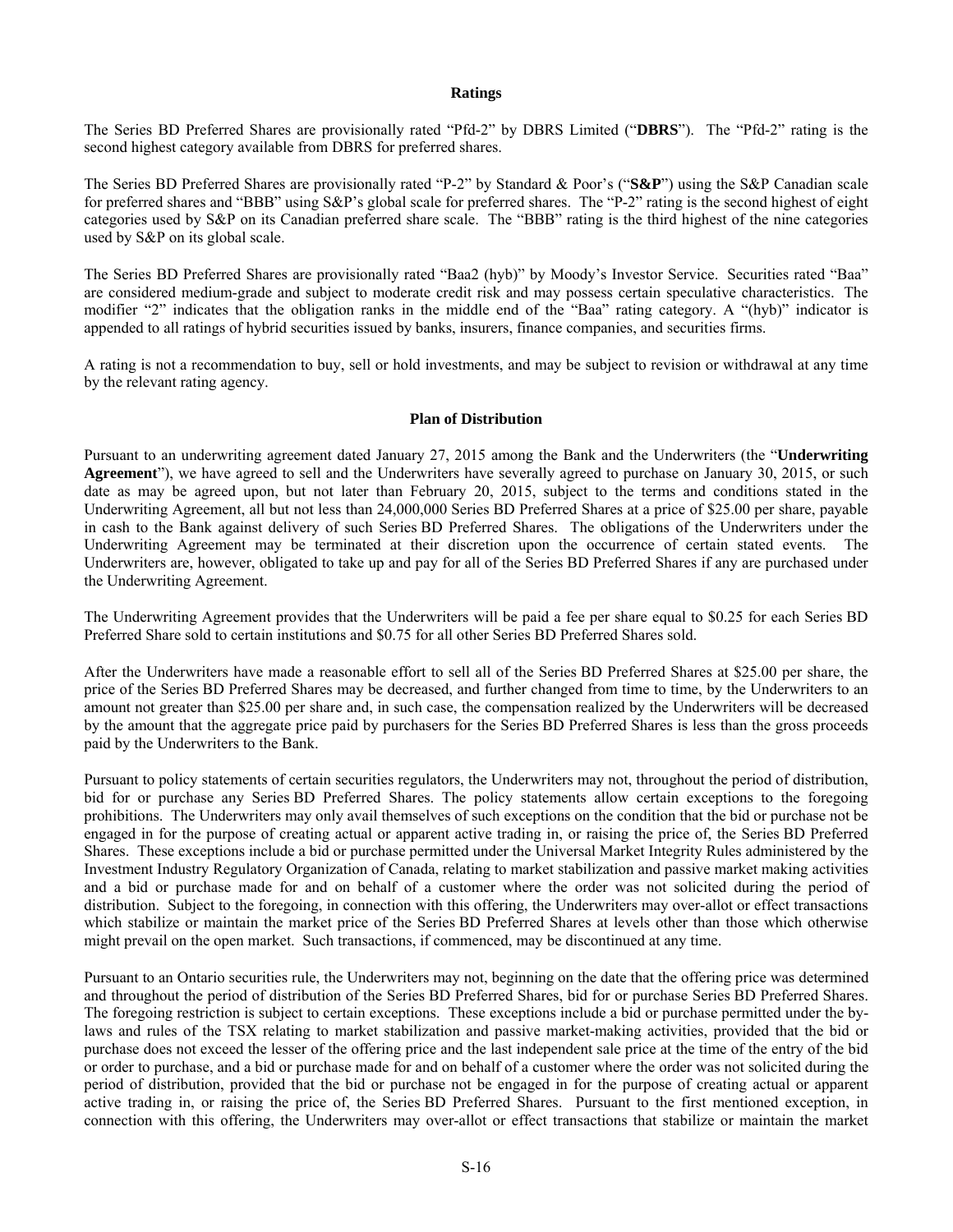price of the Series BD Preferred Shares at levels other than those which might otherwise prevail on the open market. Such transactions, if commenced, may be discontinued at any time.

We wholly-own RBC Dominion Securities Inc., one of the Underwriters. We are a related and connected issuer of RBC Dominion Securities Inc. under applicable securities legislation. The decision to distribute the Series BD Preferred Shares and the determination of the terms of this offering were made through negotiations between us on the one hand and the Underwriters on the other. Scotia Capital Inc., an Underwriter in respect of which the Bank is not a related or connected issuer, has participated in the structuring and pricing of the offering and in the due diligence activities performed by the Underwriters for the offering. RBC Dominion Securities Inc. will not receive any benefit from us in connection with this offering other than a portion of the Underwriters' fee.

The Series BD Preferred Shares have not been, and will not be, registered under the U.S. Securities Act, or any state securities laws. The Series BD Preferred Shares are being sold only outside the United States to non-U.S. Persons (as defined under Regulation S under the U.S. Securities Act) and, subject to certain exceptions, may not be offered, sold or delivered, directly or indirectly, in the Unites States of America or to or for the account or benefit of U.S. persons.

#### **Eligibility for Investment**

In the opinion of our counsel, Norton Rose Fulbright Canada LLP, and in the opinion of the Underwriters' counsel, Stikeman Elliott LLP, the Series BD Preferred Shares, if issued on the date of this prospectus supplement, would be qualified investments under the Tax Act and the Regulations thereunder for trusts governed by registered retirement savings plans ("**RRSPs**"), registered retirement income funds ("**RRIFs**"), registered education savings plans, registered disability savings plans, deferred profit sharing plans and tax-free savings accounts ("**TFSAs**").

Notwithstanding the foregoing, if the Series BD Preferred Shares held by a TFSA, RRSP or RRIF are a "prohibited investment" under the Tax Act, the holder of the TFSA or the annuitant of the RRSP or RRIF, as the case may be, will be subject to a penalty tax as set out in the Tax Act. The Series BD Preferred Shares will not be a "prohibited investment" if the holder of a TFSA or the annuitant of a RRSP or RRIF, as the case may be: (i) deals at arm's length with the Bank for purposes of the Tax Act; and (ii) does not have a "significant interest" (within the meaning of subsection 207.01(4) of the Tax Act) in the Bank. In addition, the Series BD Preferred Shares will generally not be a "prohibited investment" if they are "excluded property" (as defined in subsection 207.01(1) of the Tax Act) for an RRSP, RRIF or TFSA. Purchasers of Series BD Preferred Shares who intend to hold Series BD Preferred Shares in a TFSA, RRSP or RRIF should consult their own tax advisors in this regard.

#### **Transfer Agent and Registrar**

Computershare Trust Company of Canada at its offices in the cities of Toronto, Montreal, Halifax, Winnipeg, Calgary and Vancouver will be the transfer agent and registrar for the Series BD Preferred Shares and the Series BE Preferred Shares.

#### **Risk Factors**

An investment in the Series BD Preferred Shares is subject to certain risks including those set out in the prospectus and the following:

The value of the Series BD Preferred Shares and the Series BE Preferred Shares will be affected by our general creditworthiness. Our 2014 Management's Discussion and Analysis are incorporated by reference in the prospectus. Such analyses discuss, among other things, known material trends and events, and risks or uncertainties that are reasonably expected to have a material effect on our business, financial condition or results of operations.

Prevailing yields on similar securities will affect the market value of Series BD Preferred Shares and Series BE Preferred Shares.

See "Share Capital and Subordinated Debentures" and "Earnings Coverage", which are relevant to an assessment of the risk that we will be unable to pay dividends and any redemption price on Series BD Preferred Shares or Series BE Preferred Shares when due.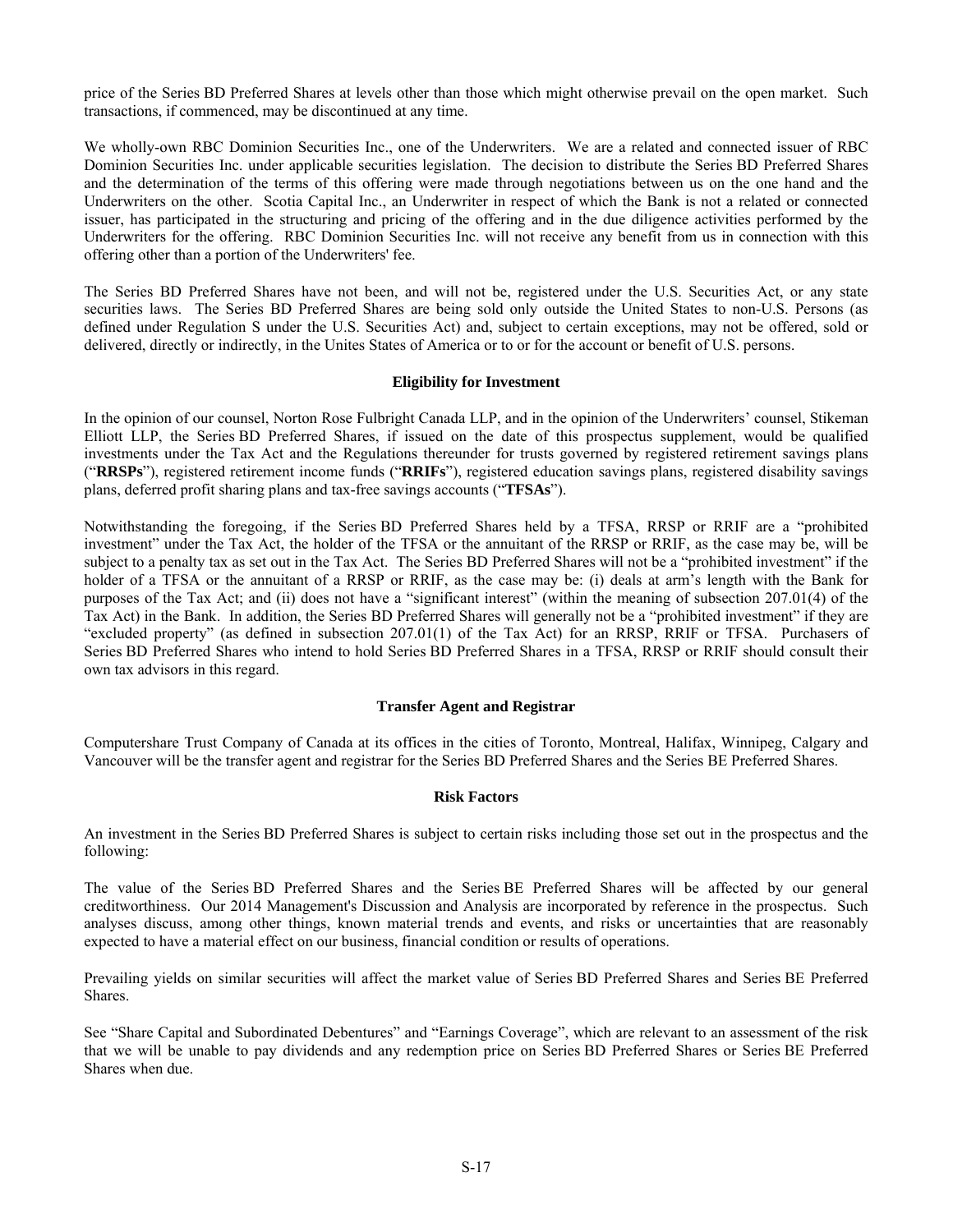The dividend rate in respect of Series BD Preferred Shares and Series BE Preferred Shares will reset every five years and quarterly, respectively. In each case, the new dividend rate is unlikely to be the same as, and may be lower than, the dividend rate for the applicable preceding dividend period.

We have covenanted that if a distribution is not paid when due on any outstanding RBC Trust Capital Securities (also known as "**RBC TruCS**") issued by RBC Capital Trust, we will not pay dividends on our outstanding preferred or Common Shares, which would include the Series BD Preferred Shares and the Series BE Preferred Shares, for a specified period of time unless the required distribution is paid to the holders of RBC TruCS.

The redemption of Series BD Preferred Shares or Series BE Preferred Shares is subject to the consent of the Superintendent and other restrictions contained in the Bank Act. See "Bank Act Restrictions" in the prospectus and "Description of the Series BD Preferred Shares and the Series BE Preferred Shares – Provisions Common to the Series BD Preferred Shares and the Series BE Preferred Shares – Restrictions on Dividends and Retirement of Shares" in this prospectus supplement.

An investment in the Series BD Preferred Shares may become an investment in Series BE Preferred Shares without the consent of the holder in the event of an automatic conversion in certain circumstances. Upon the automatic conversion of the Series BD Preferred Shares into Series BE Preferred Shares, the dividend rate on the Series BE Preferred Shares will be a floating rate that is adjusted quarterly by reference to the T-Bill Rate which may vary from time to time. In addition, holders may be prevented from converting their Series BD Preferred Shares into Series BE Preferred Shares, and vice versa, in certain circumstances. See "Description of the Series BD Preferred Shares and the Series BE Preferred Shares".

Upon the occurrence of a Trigger Event and an NVCC Automatic Conversion, there is no certainty of the value of the Common Shares to be received by the holders of the Series BD Preferred Shares or the Series BE Preferred Shares and the value of such Common Shares could be significantly less than the issue price or face value of the Series BD Preferred Shares or the Series BE Preferred Shares, as applicable. A Trigger Event involves a subjective determination by OSFI that is outside the control of the Bank. Because of the inherent uncertainty regarding the determination of when an NVCC Automatic Conversion may occur, it will be difficult to predict when, if at all, the Series BD Preferred Shares or the Series BE Preferred Shares will be mandatorily converted into Common Shares. Accordingly, trading behaviour in respect of the Series BD Preferred Shares and the Series BE Preferred Shares is not necessarily expected to follow trading behaviour associated with other types of convertible or exchangeable securities. Any indication, whether real or perceived, that the Bank is trending towards a Trigger Event may be expected to have an adverse effect on the market price of the Series BD Preferred Shares, the Series BE Preferred Shares and the Common Shares, whether or not a Trigger Event actually occurs. If an NVCC Automatic Conversion occurs, then the interest of depositors, other creditors of the Bank, and holders of Bank securities which are not contingent instruments will all rank in priority to the holders of contingent instruments, including the Series BD Preferred Shares and the Series BE Preferred Shares. Upon an NVCC Automatic Conversion, the rights, terms and conditions of the Series BD Preferred Shares and the Series BE Preferred Shares, including with respect to priority and rights on liquidation, will no longer be relevant as all such shares will have been converted on a full and permanent basis without the consent of the holders thereof into Common Shares ranking on parity with all other outstanding Common Shares. Given the nature of the Trigger Event, a holder of Series BD Preferred Shares or Series BE Preferred Shares will become a holder of Common Shares at a time when the Bank's financial condition has deteriorated. If the Bank were to become insolvent or wound-up after the occurrence of a Trigger Event, as holders of Common Shares investors may receive substantially less than they might have received had the Series BD Preferred Shares and Series BE Preferred Shares not been converted into Common Shares.

The Bank is expected to have outstanding from time to time other preferred shares and subordinated debt that will automatically convert into Common Shares upon a Trigger Event. In the case of such subordinated debt, the number of Common Shares to be received on conversion will be calculated by reference to the principal amount of such debt, together with accrued and unpaid interest, and, in order to take into account the hierarchy of claims in a liquidation, holders of subordinated debt are expected to receive economic entitlements which are more favourable than preferred shareholders. Subordinated debt that is convertible into Common Shares upon a Trigger Event will likely use, and other preferred shares that are convertible into Common Shares upon a Trigger Event may also use, a lower effective floor price or a higher multiplier than that applicable to the Series BD Preferred Shares and Series BE Preferred Shares to determine the maximum number of Common Shares to be issued to holders of such instruments upon an NVCC Automatic Conversion. Accordingly, holders of Series BD Preferred Shares and Series BE Preferred Shares will receive Common Shares pursuant to an NVCC Automatic Conversion at a time when subordinated debt is converted into Common Shares at a conversion rate that is more favourable to the holder of such instruments and other preferred shares are converted into Common Shares at a conversion rate that may be more favourable to the holder of such instruments, in each case, than the rate applicable to the Series BD Preferred Shares and Series BE Preferred Shares, thereby causing substantial dilution to holders of Common Shares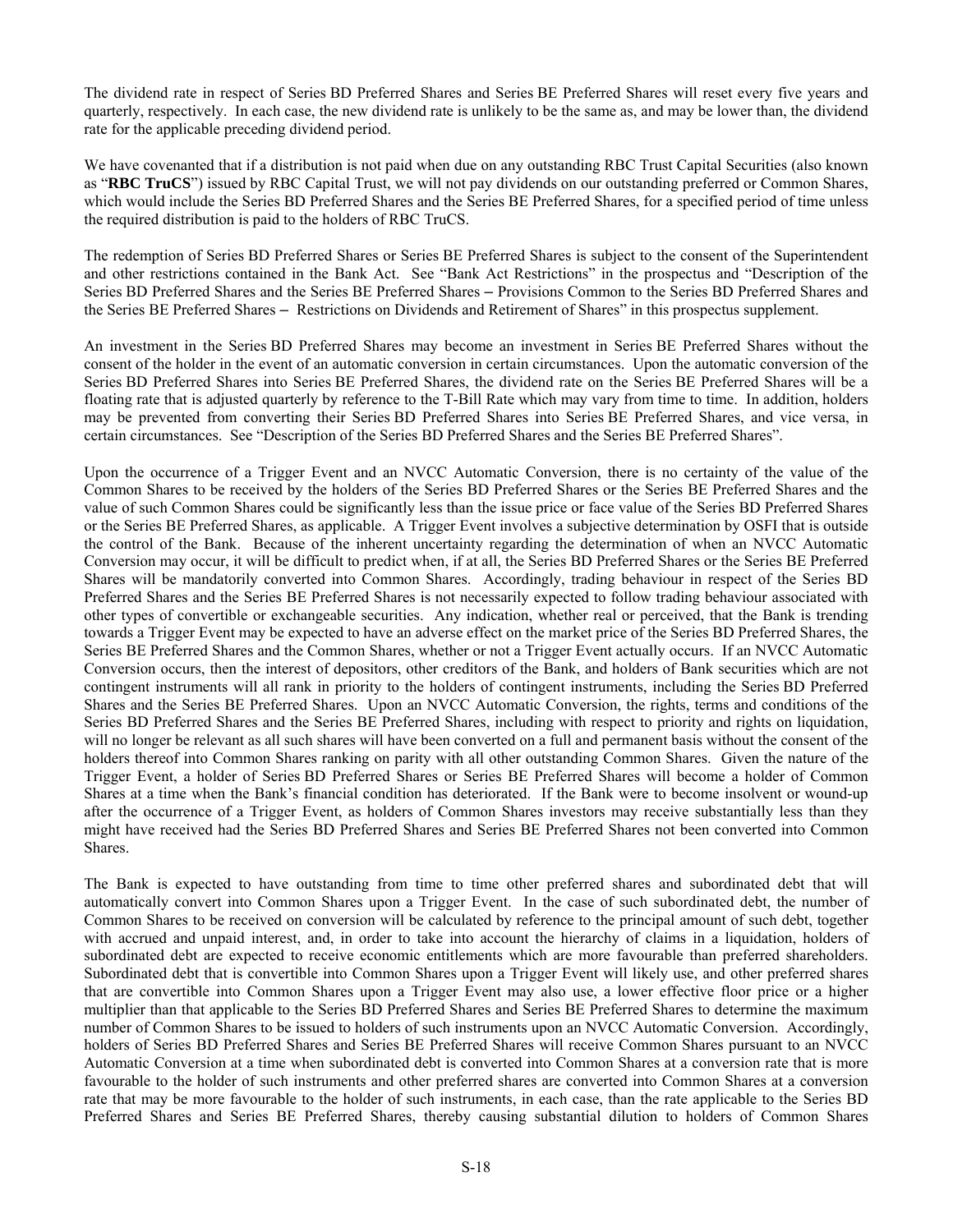(including the holders of Series BD Preferred Shares and Series BE Preferred Shares, who will become holders of Common Shares upon the Trigger Event).

# **Legal Matters**

The matters referred to under "Certain Canadian Federal Income Tax Considerations" and certain other legal matters relating to this offering will be passed upon by Norton Rose Fulbright Canada LLP on our behalf and Stikeman Elliott LLP on behalf of the Underwriters.

As at January 27, 2015, the partners and associates of each of Norton Rose Fulbright Canada LLP and Stikeman Elliott LLP beneficially owned, directly or indirectly, less than 1% of the issued and outstanding securities of each class of the Bank or of any associate or affiliate of the Bank.